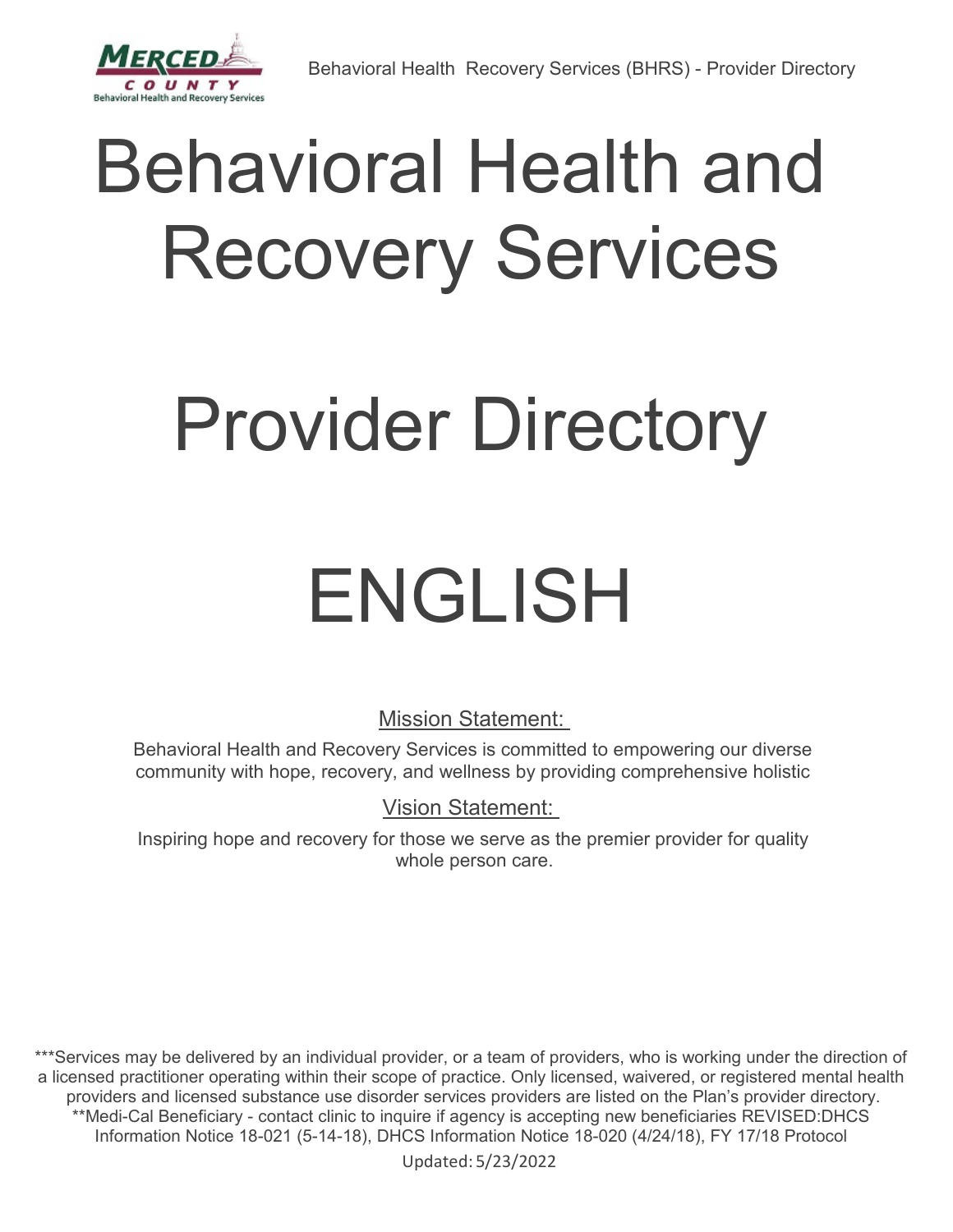

# **Table of Contents**

| <b>Adult Residential Facility</b>                                                            |  |
|----------------------------------------------------------------------------------------------|--|
| <b>Psychiatric Inpatient Health Facility:</b>                                                |  |
|                                                                                              |  |
| <b>Crisis Psychiatric Services:</b>                                                          |  |
|                                                                                              |  |
|                                                                                              |  |
| Community Access to Recovery Services- Mobile Crisis Response Team (MCRT)06                  |  |
|                                                                                              |  |
| <b>Crisis Services - Inpatient:</b>                                                          |  |
|                                                                                              |  |
| <b>Specialty Mental Health Services:</b>                                                     |  |
| Merced County Behavioral Health and Recovery Services- Merced Adult Clinic07                 |  |
| Merced County Behavioral Health and Recovery Services- Children System of Care (CSOC)08      |  |
|                                                                                              |  |
| Merced County Behavioral Health and Recovery Services- Livingston Clinic09                   |  |
| Merced County Behavioral Health and Recovery Services- Adult Behavioral Health Court09       |  |
| Merced County Behavioral Health and Recovery Services- Jail Services10                       |  |
| Merced County Behavioral Health and Recovery Services- Pre-Trial Services 10                 |  |
| Merced County Behavioral Health and Recovery Servies- Restart Outpatient Program11           |  |
| Merced County Behavioral Health and Recovery Services - Community Co-Response Team 12        |  |
| Merced County Behavioral Health and Recovery Services - Juvenile Behavioral Health Court. 13 |  |
| Merced County Behavioral HEalth and Recovery Services - Breaking Barriers 14                 |  |
|                                                                                              |  |
|                                                                                              |  |
|                                                                                              |  |
| <b>Intensive Case Management:</b>                                                            |  |
|                                                                                              |  |
| <b>Therapeutic Behavior Services (TBS):</b>                                                  |  |
|                                                                                              |  |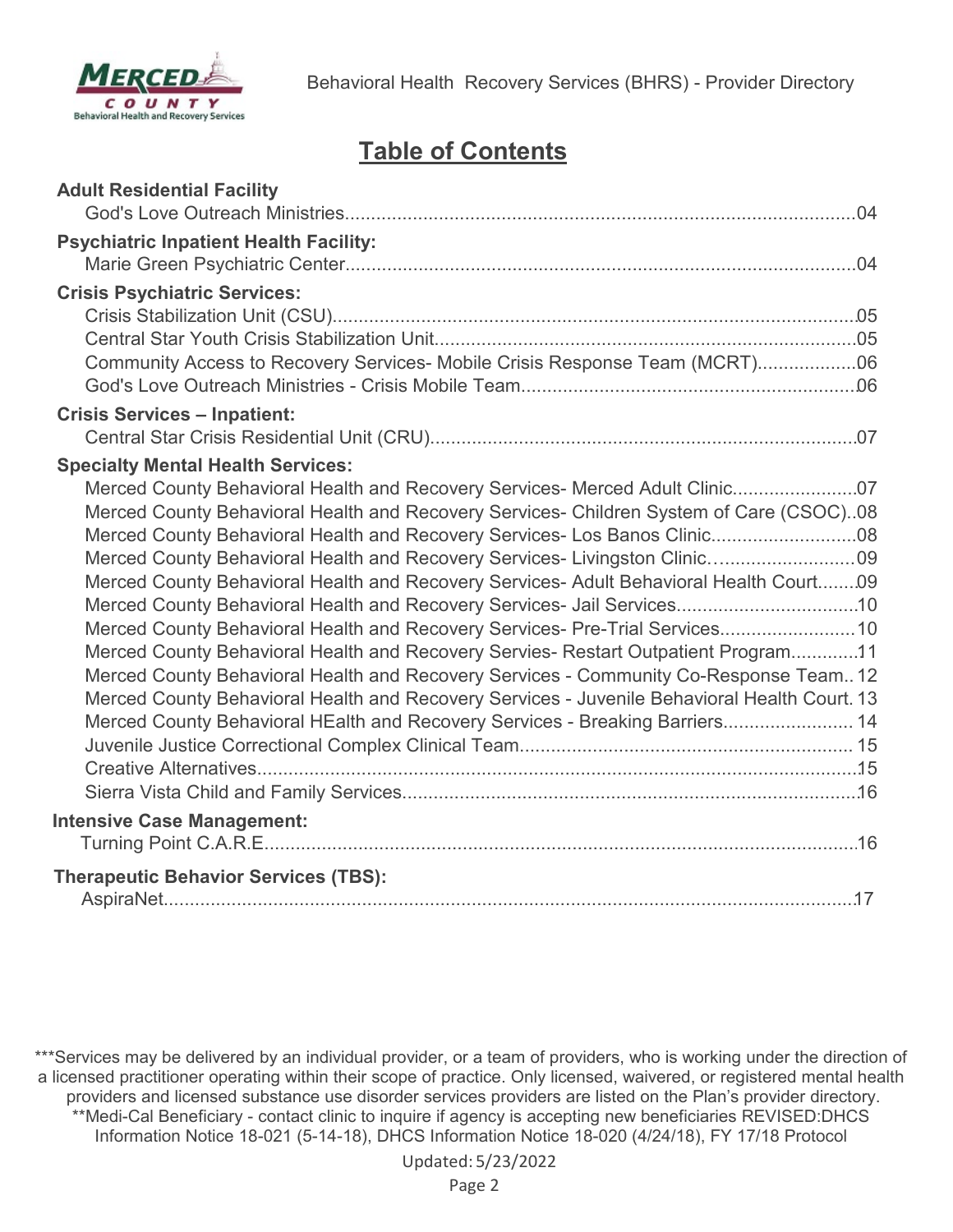

# **Table of Contents (Con't)**

#### **Substance Use Disorder Services:**

| <b>Substance Use Disorder - Narcotic Treatment Program:</b>                                                        |  |
|--------------------------------------------------------------------------------------------------------------------|--|
| <b>Substance Use Disorder - Pregnant and Parenting Women Treatment Services:</b>                                   |  |
|                                                                                                                    |  |
|                                                                                                                    |  |
| <b>Cultural Specific Service:</b><br>Merced Lao Family Community, Inc.-South East Asian Community Advocacy Program |  |
| <b>Veterans Services:</b>                                                                                          |  |
|                                                                                                                    |  |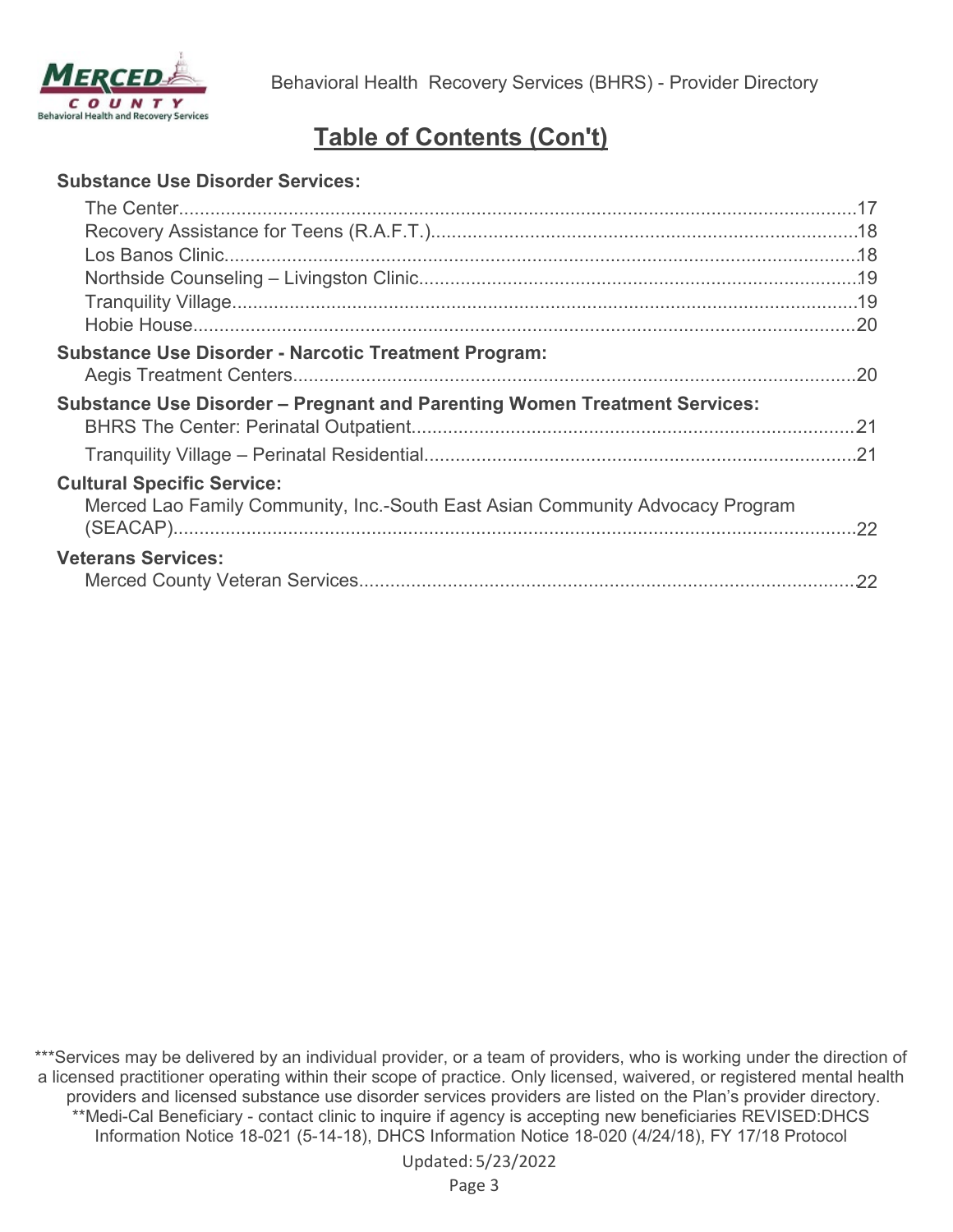

**Adult Residential Facility**

## **Provider Name: God's Love Outreach Ministries Address: 1020 West Main Street**

Telephone Number: (209) 336-8206

**Hours of Operation:** 24/7

## **Specialty and Cultural Capabilities:**

These services may be delivered by the GLOM Crisis Mobile Team

Language(s) Offered: English, Spanish, Hmong, Additional language(s), including ASL, assistance is readily available upon request.

**Admission Requirements:**Serving adults 18 years and older

**Accepts Medi-Cal:** Yes

**Cultural Competency Training Complete** Yes

**Accepting New Beneficiaries:** Yes

**Accomodates Physical Disability** Yes

**Website:** [www.GLOM-ARF.org](http://www.GLOM-ARF.org)

**NPI:** 1477150787 **License Number:**

**Psychiatric Inpatient Facility**

## **Provider Name: Marie Green Psychiatric Center (MGPC) Address: 300 East 15th Street Suite B, Merced, CA 95341**

Telephone Number: (209) 381-6879 or (866) 293-1818 TDD/TTY

**Hours of Operation:** 24/7

## **Specialty and Cultural Capabilities:**

Psychiatric Health Facility for Adults (Serving 18 years and older)

Language(s) Offered: English, Spanish, and Hmong, additional language including ASL, assistance is readily available upon request.

**Admission Requirements:**Admission requires a Crisis Assessment and Approval by the Medical Doctor-Psychiatrist.

**Accepts Medi-Cal:** Yes

**Cultural Competency Training Complete** Yes

**Accepting New Beneficiaries:** N/A

**Accomodates Physical Disability** Yes

**Website:** <https://www.co.merced.ca.us/483/Marie-Green-Center>

**NPI:** 1013030808 **License Number:**10 016 008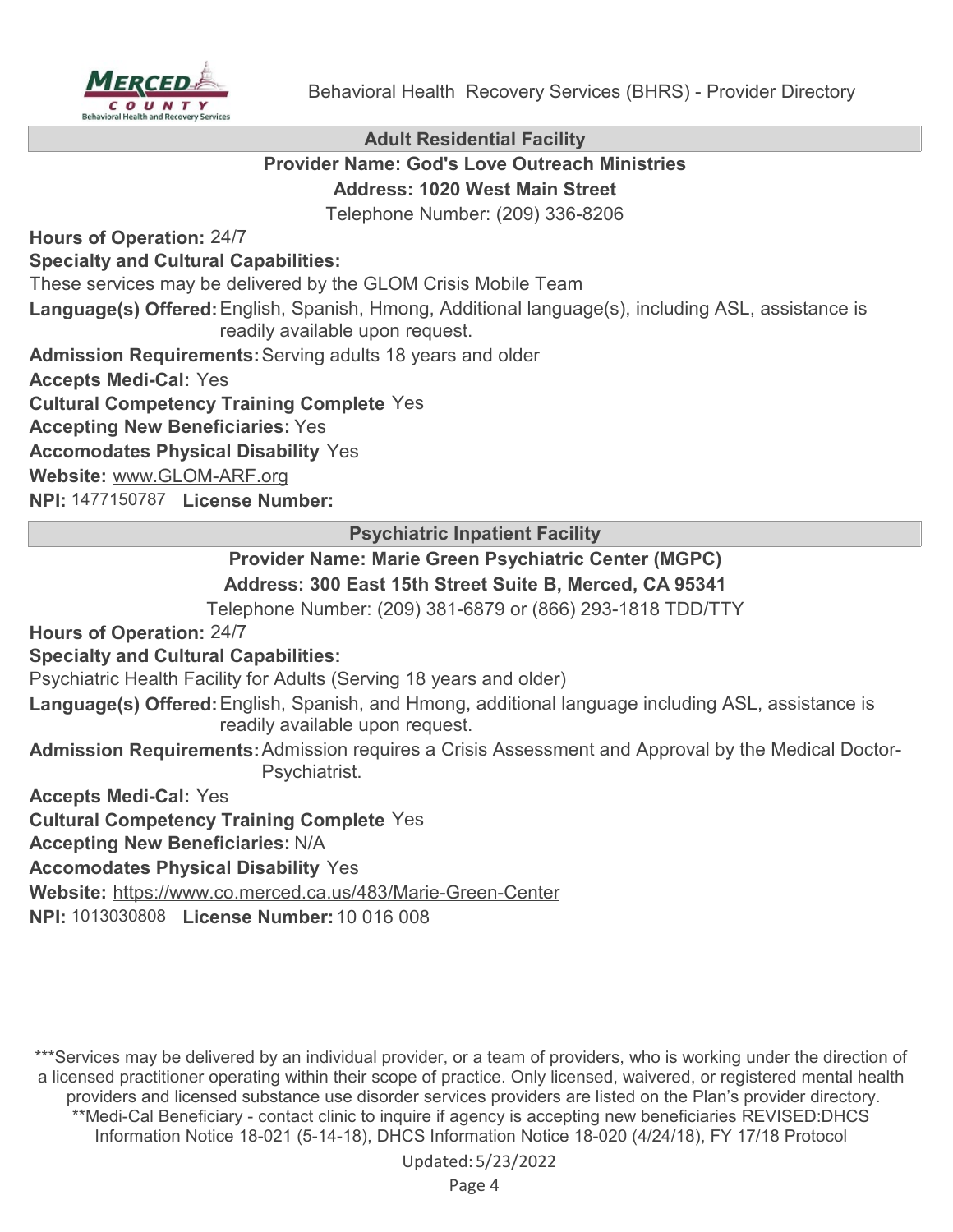

**Crisis Services - Outpatient**

# **Provider Name: Adult Crisis Stabilization Unit (CSU)**

**Address: 300 East 13th Street, Suite A, Merced, CA 95341**

Telephone Number: (209) 381-6819 or (888) 334-0163

**Hours of Operation:** 24/7

## **Specialty and Cultural Capabilities:**

Crisis risk assessments, crisis stabilization services and immediate psychiatric care (Serving: 18 years and older)

Language(s) Offered: English, Spanish, and Hmong, additional language including ASL, assistance is readily available upon request.

**Admission Requirements:**Admission requires a Crisis Assessment and Approval by the Medical Doctor-**Psychiatrist** 

**Accepts Medi-Cal:** Yes

**Cultural Competency Training Complete** Yes

**Accepting New Beneficiaries:** N/A

**Accomodates Physical Disability** Yes

**Website:** <https://www.co.merced.ca.us/482/Crisis-Intervention>

**NPI:** 1104471937 **License Number:**N/A

**Crisis Services - Outpatient**

## **Provider Name: Central Star Youth Crisis Stabilization Unit (CSU) Address: 300 East 15th Street Suite C, Merced, CA 95341**

Telephone Number: 209-386-1092

**Hours of Operation:** 24/7

## **Specialty and Cultural Capabilities:**

Therapeutic and mental health services, case management, medical evaluation and assistance, rehabilitation and recovery services, health and wellness activities, family support and education, referrals to community-based services for continued support

Language(s) Offered: English, Spanish, and Hmong, additional language including ASL, assistance is readily available upon request.

**Admission Requirements:**Serving children and youth ages 5 to 17

**Accepts Medi-Cal:** Yes

**Cultural Competency Training Complete** Yes

**Accepting New Beneficiaries:** N/A

**Accomodates Physical Disability** Yes

**Website:** <https://www.starsinc.com/merced-county/merced-csu/>

**NPI:** 1487277570 **License Number:**N/A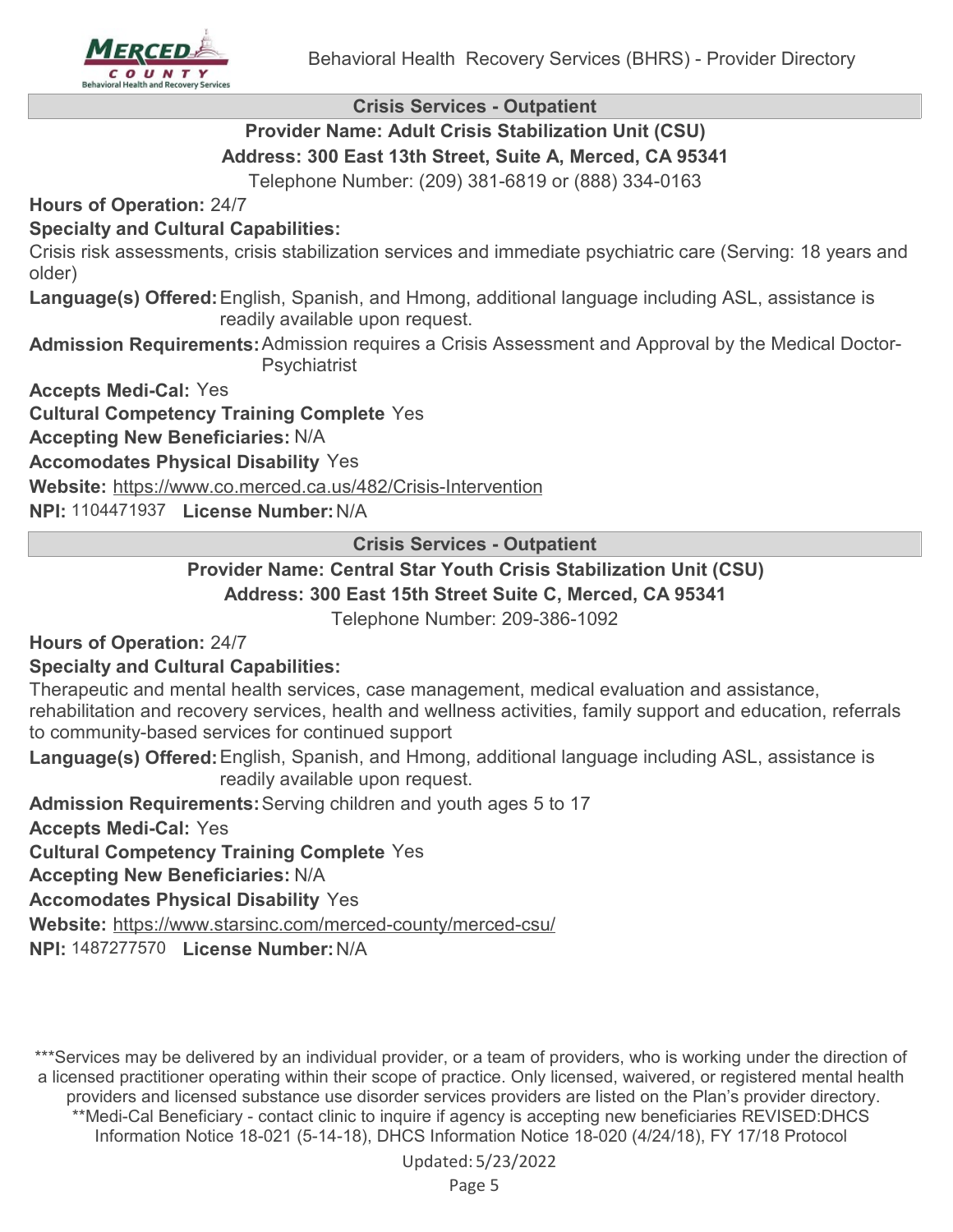**Crisis Services - Outpatient**

**Provider Name: Community Access to Recovery Services- Mobile Crisis Response Team (MCRT) Address: 300 East 13th Street, Suite A, Merced, CA 95341**

Telephone Number: (209) 381-6800 or (888) 334-0163

**Hours of Operation:** Mon-Sat: 7AM – 7PM & Sun: 8AM – 5PM

#### **Specialty and Cultural Capabilities:**

Crisis risk assessments, Partnership with local Law Enforcement (Serving Children, Youth, TAY, Adults and Older Adults)

Language(s) Offered: English, Spanish, and Hmong, additional language including ASL, assistance is readily available upon request.

**Admission Requirements:**N/A

**Accepts Medi-Cal:** Yes

**Cultural Competency Training Complete** Yes

**Accepting New Beneficiaries:** N/A

**Accomodates Physical Disability** Yes

**Website:** <https://www.co.merced.ca.us/2218/Programs-for-CARS>

**NPI:** 1487277570 **License Number:**N/A

**Crisis Services - Outpatient**

## **Provider Name: God's Love Outreach Ministries Address: 1020 West Main Street**

Telephone Number: (209) 336-8206

**Hours of Operation:** 24/7

**Specialty and Cultural Capabilities:**

These services may be delivered by the GLOM Crisis Mobile Team

**Language(s) Offered:** English, Spanish, Hmong, Additional language(s), including ASL, assistance is readily available upon request.

**Admission Requirements:**Serving adults 18 years and older

**Accepts Medi-Cal:** Yes

**Cultural Competency Training Complete** Yes

**Accepting New Beneficiaries:** Yes

**Accomodates Physical Disability** Yes

**Website:** [www.GLOM-ARF.org](http://www.GLOM-ARF.org)

**NPI:** 1477150787 **License Number:**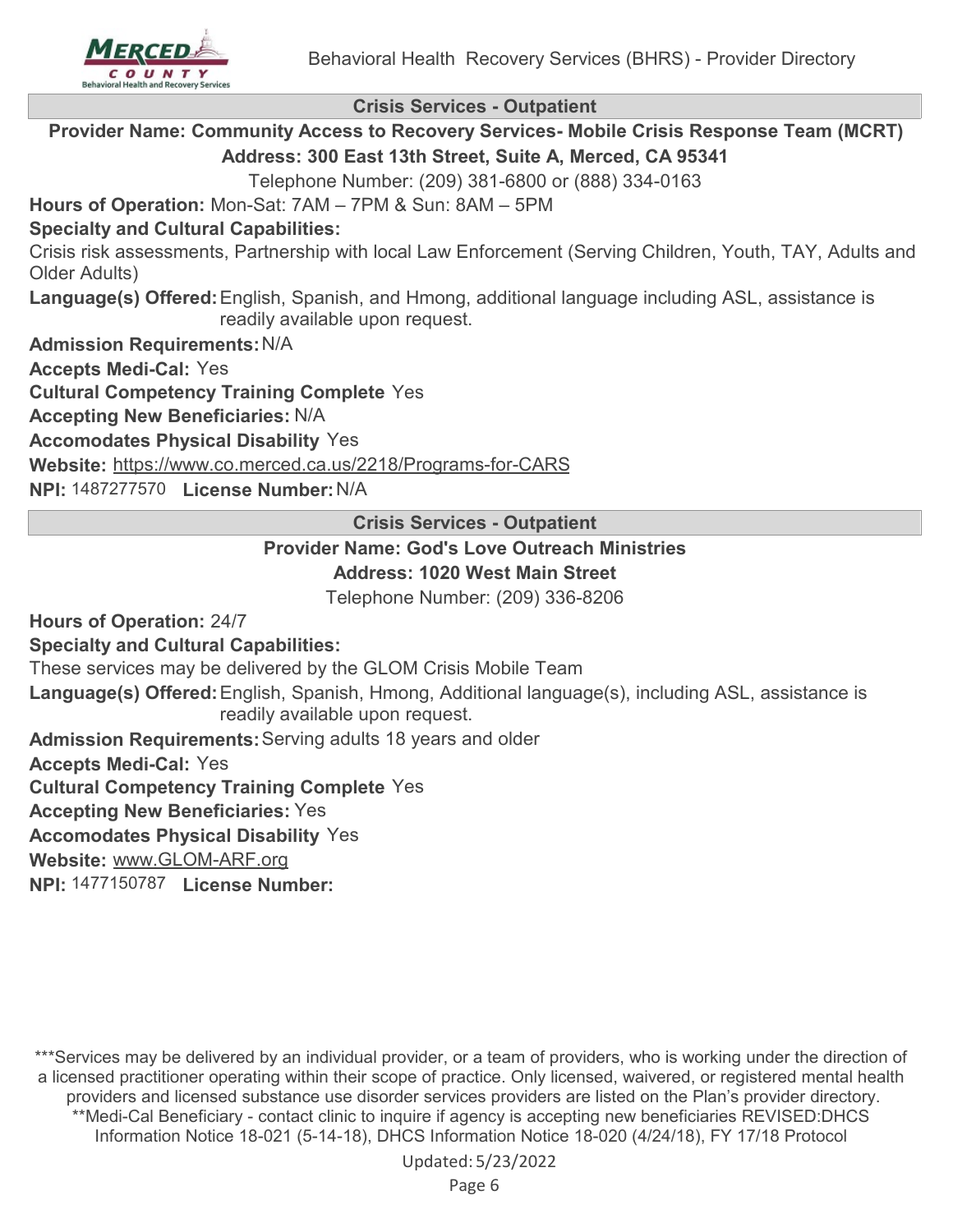

**Crisis Services - Inpatient**

## **Provider Name: Central Star Crisis Residential Unit (CRU) Address: 301 E 13th Street, Suite D, Merced, CA 95341**

Telephone Number: (209) 386-1096

**Hours of Operation:** 24/7

## **Specialty and Cultural Capabilities:**

Crisis intervention, physical and psychological evaluation, pre-vocational or vocational counseling, medication evaluation and support services

Language(s) Offered: English, Spanish, and Hmong, additional language including ASL, assistance is readily available upon request.

**Admission Requirements:**Adults ages 18-59 and Individuals who are non-violent and not sex offenders

**Accepts Medi-Cal:** Yes

**Cultural Competency Training Complete** Yes

**Accepting New Beneficiaries:** \*\*

**Accomodates Physical Disability** Yes

**Website:** <https://www.starsinc.com/merced-county/merced-cru/>

**NPI:** 1629574777 **License Number:**N/A

**Specialty Mental Health Services**

**Provider Name: Merced County Behavioral Health and Recovery Services - Merced Adult Clinic Address: 301 East 13th Street, Merced, CA 95341**

Telephone Number: (209) 381-6800 or (888) 334-0163

**Hours of Operation:** Mon-Fri: 8AM-5PM

## **Specialty and Cultural Capabilities:**

Assessment, individual counseling, case management, plan development, and medication support Language(s) Offered: English, Spanish, and Hmong, additional language including ASL, assistance is readily available upon request.

**Admission Requirements:**Serving: TAY (16-25 y/o), Adults, and Older Adults

**Accepts Medi-Cal:** Yes

**Cultural Competency Training Complete** Yes

**Accepting New Beneficiaries:** \*\*

**Accomodates Physical Disability** Yes

**Website:** <https://www.co.merced.ca.us/78/Behavioral-Health-and-Recovery-Services>

**NPI:** 1780705376 **License Number:**N/A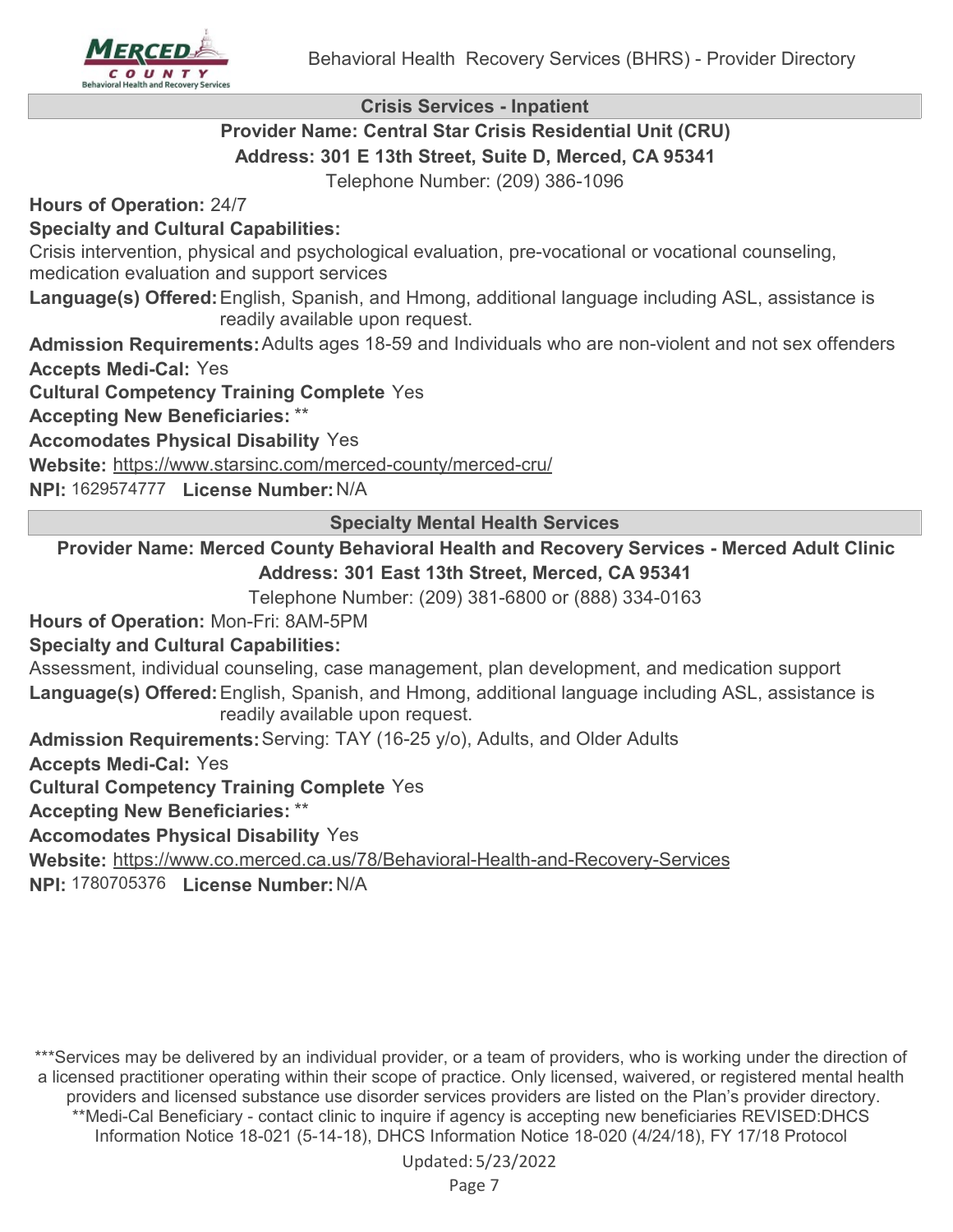

**Provider Name: Merced County Behavioral Health and Recovery Services- Children System of Care (C.S.O.C)**

## **Address: 480 East 13th Street, Merced, CA 95341 & 1275 B Street, Merced, CA 95341**

Telephone Number: (209) 381-6800 or (888) 334-0163

**Hours of Operation:** Mon-Fri: 8AM-5PM

## **Specialty and Cultural Capabilities:**

Assessment, individual / family counseling, case management, plan development, medication support, behavioral health court, dual diagnosis service, and Parent Child Interactive Therapy and Play Therapy **Language(s) Offered:** English, Spanish, and Hmong, additional language including ASL, assistance is readily available upon request.

**Admission Requirements:**Serving: 0-5 y/o, Children, and Transitional Age Youth 16-25 y/o **Accepts Medi-Cal:** Yes

**Cultural Competency Training Complete** Yes

**Accepting New Beneficiaries:** \*\*

**Accomodates Physical Disability** Yes

**Website:** <https://www.co.merced.ca.us/477/Childrens-System-of-Care>

**NPI:** 1184139768 **License Number:**N/A

**Specialty Mental Health Services**

**Provider Name: Merced County Behavioral Health and Recovery Services - Los Banos Clinic Address: 40 West G Street, Suites A-E, Los Banos, CA 93635**

Telephone Number: (209) 710-6100 or (888) 334-0163

**Hours of Operation:** Mon-Fri: 8AM – 5PM

## **Specialty and Cultural Capabilities:**

Assessment, individual / family counseling, case management, plan development and medication support (Serving Youth, TAY (16-25 y/o), Adult, and Older Adult).

Language(s) Offered: English, Spanish, and Hmong, additional language including ASL, assistance is readily available upon request.

**Admission Requirements:**Admission requires a Crisis Assessment and Approval by the Medical Doctor-Psychiatrist.

**Accepts Medi-Cal:** Yes

**Cultural Competency Training Complete** Yes

**Accepting New Beneficiaries:** \*\*

**Accomodates Physical Disability** Yes

**Website:** <https://www.co.merced.ca.us/78/Behavioral-Health-and-Recovery-Services>

**NPI:** 1417078791 **License Number:**N/A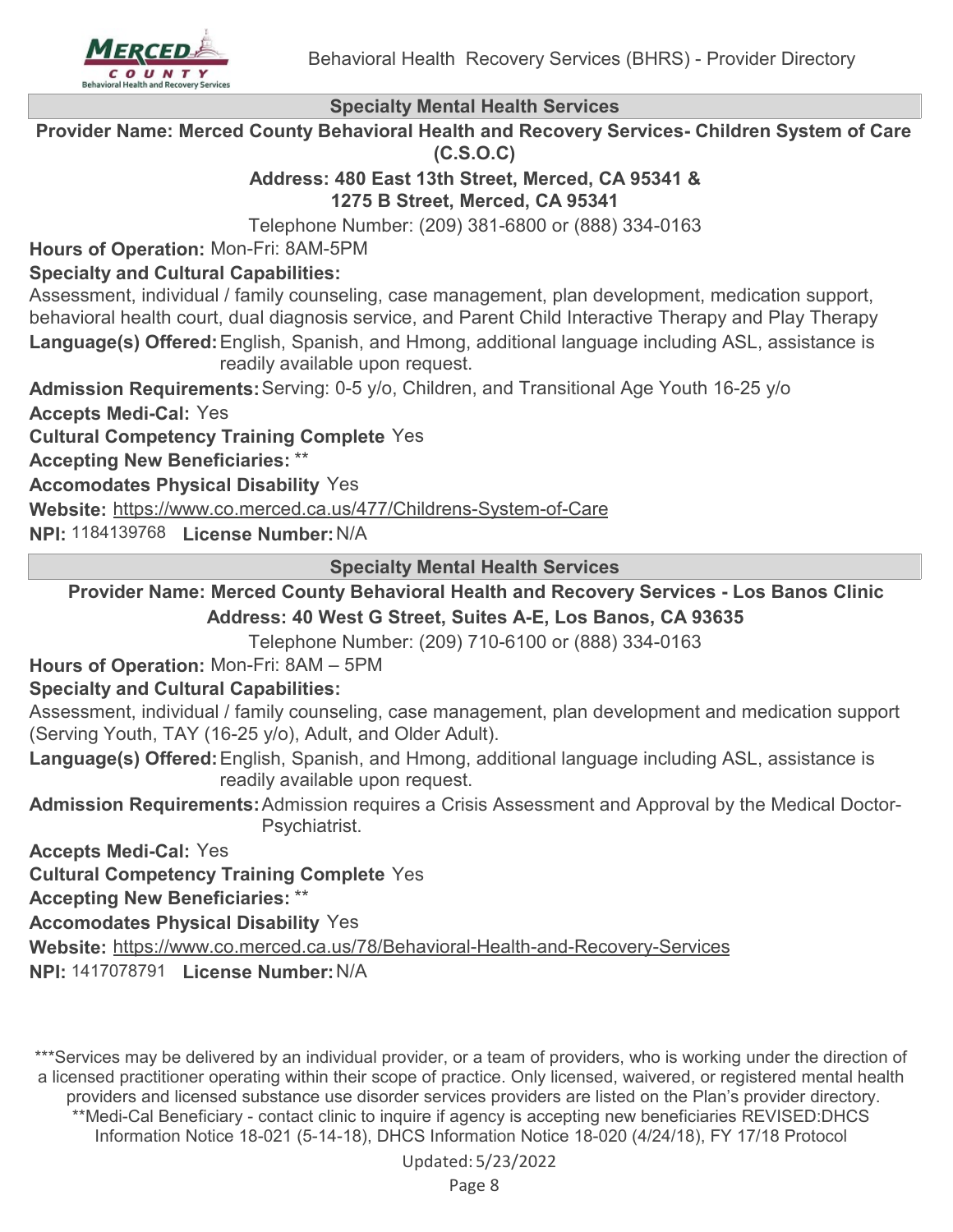

**Provider Name: Merced County Behavioral Health and Recovery Services - Livingston Clinic Address: 1471 B Street, Suites L-O, Livingston, CA 95334**

Telephone Number: (209) 394-4032 or (888) 334-0163

**Hours of Operation:** Tues/Weds/Thurs: 8AM-5PM

## **Specialty and Cultural Capabilities:**

Assessment, individual / family counseling, case management, plan development and medication support Language(s) Offered: English, Spanish, and Hmong, additional language including ASL, assistance is readily available upon request.

**Admission Requirements:**Serving Youth, TAY (16-25 y/o), Adult, and Older Adult

**Accepts Medi-Cal:** Yes

**Cultural Competency Training Complete** Yes

**Accepting New Beneficiaries:** \*\*

**Accomodates Physical Disability** Yes

**Website:** <https://www.co.merced.ca.us/78/Behavioral-Health-and-Recovery-Services>

**NPI:** 1518088970 **License Number:**N/A

**Specialty Mental Health Services**

**Provider Name: Merced County Behavioral Health and Recovery Services – Adult Behavioral Health Court**

## **Address: 777 W. 22nd Street, Merced, CA 95340**

Telephone Number: 209 385-7520

**Hours of Operation:** Mon-Fri 8AM-5PM

## **Specialty and Cultural Capabilities:**

Court and release program that combines judicial supervision with community mental health treatment and other supportive services.

Language(s) Offered: English, Spanish, and Hmong. Additional language including ASL assistance is readily available upon request.

**Admission Requirements:**Serving adults (18+ y/o) who are justice involved and are referred through the Court system.

**Accepts Medi-Cal:** Yes

**Cultural Competency Training Complete** Yes

**Accepting New Beneficiaries:** Participants are referred through the Court system.

## **Accomodates Physical Disability** Yes

**Website:** <https://www.co.merced.ca.us/78/Behavioral-Health-Recovery-Services>

**NPI:** 1780705376 **License Number:**N/A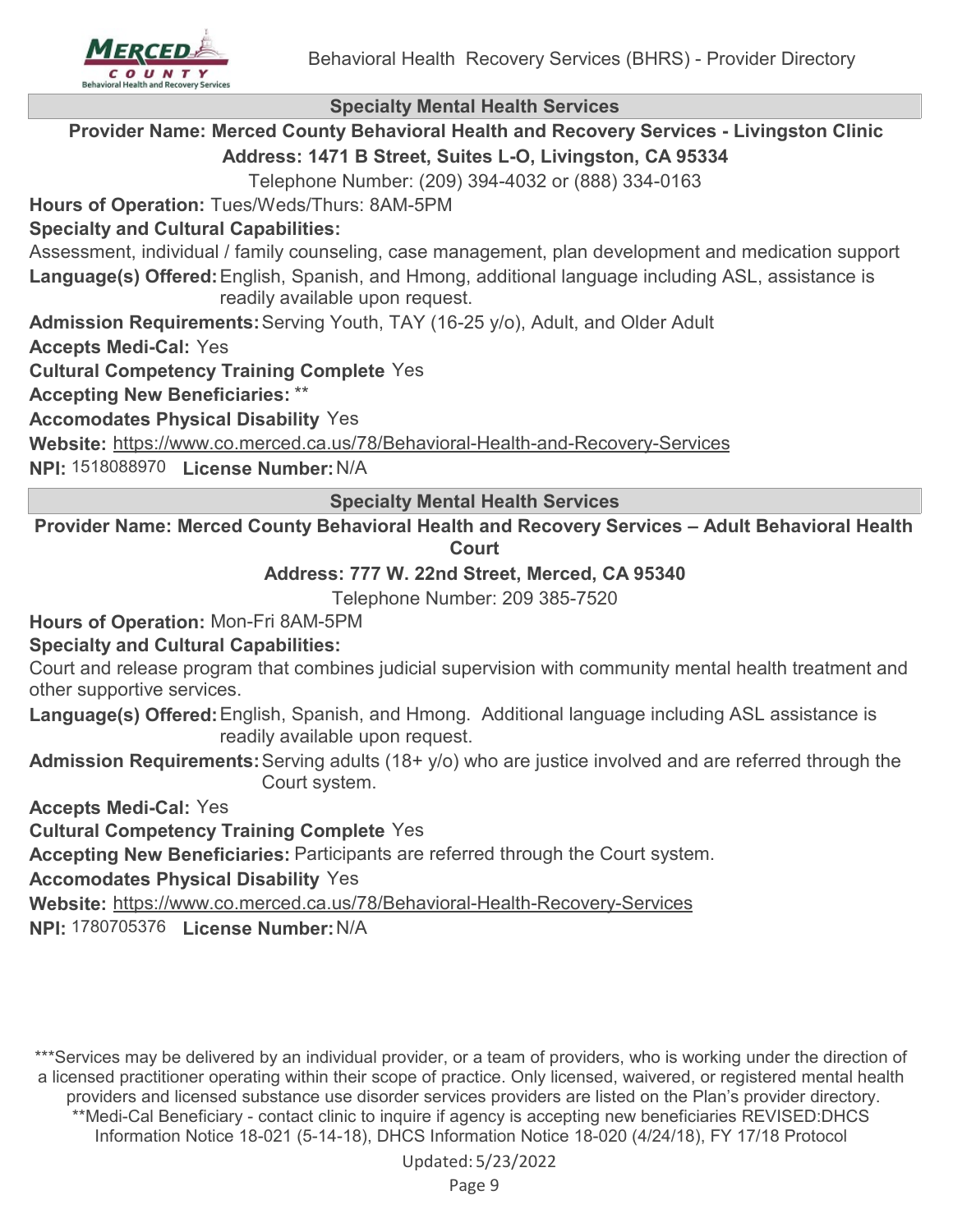

## **Provider Name: Merced County Behavioral Health and Recovery Services – Jail Services Address: 700 W. 22nd Street, Merced, CA 95340**

Telephone Number: 209 385-7445

**Hours of Operation:** Mon-Fri 8AM-5PM

## **Specialty and Cultural Capabilities:**

Assist incarcerated adults in getting connected to treatment services while in custody and upon release. Other services include competency to stand trial assessments, substance use disorder assessments, case management, and linkages to housing and other community resources.

Language(s) Offered: English, Spanish, and Hmong. Additional language including ASL assistance is readily available upon request.

**Admission Requirements:**Serving incarcerated adults (18+ y/o).

**Accepts Medi-Cal:** N/A

**Cultural Competency Training Complete** Yes

**Accepting New Beneficiaries:** Serving incarcerated adults (18+ y/o).

**Accomodates Physical Disability** Yes

**Website:** <https://www.co.merced.ca.us/78/Behavioral-Health-Recovery-Services>

**NPI:** 1184139768 **License Number:**N/A

**Specialty Mental Health Services**

**Provider Name: Merced County Behavioral Health and Recovery Services – Pre-Trial Services**

## **Address: 700 W. 22nd Street, Merced, CA 95340**

Telephone Number: 209 726-2757

**Hours of Operation:** Mon-Fri 8AM-5PM

## **Specialty and Cultural Capabilities:**

Partnership between Merced County Probation and Behavioral Health and Recovery Services that is catered toward individual pending trial for minor crimes, who struggle with mental illness/ or co-occurring disorder. Treatment services are provided as an alternative to incarceration.

Language(s) Offered: English, Spanish, and Hmong. Additional language including ASL assistance is readily available upon request.

**Admission Requirements:**Serving adults (18+ y/o) who are pending trial and referred through the Court system or Probation.

**Accepts Medi-Cal:** Yes

**Cultural Competency Training Complete** Yes

**Accepting New Beneficiaries:** Participants are referred through the Court system or Probation.

**Accomodates Physical Disability** Yes

**Website:** <https://www.co.merced.ca.us/78/Behavioral-Health-Recovery-Services>

**NPI:** 1184139768 **License Number:**N/A

\*\*\*Services may be delivered by an individual provider, or a team of providers, who is working under the direction of a licensed practitioner operating within their scope of practice. Only licensed, waivered, or registered mental health providers and licensed substance use disorder services providers are listed on the Plan's provider directory.

\*\*Medi-Cal Beneficiary - contact clinic to inquire if agency is accepting new beneficiaries REVISED:DHCS Information Notice 18-021 (5-14-18), DHCS Information Notice 18-020 (4/24/18), FY 17/18 Protocol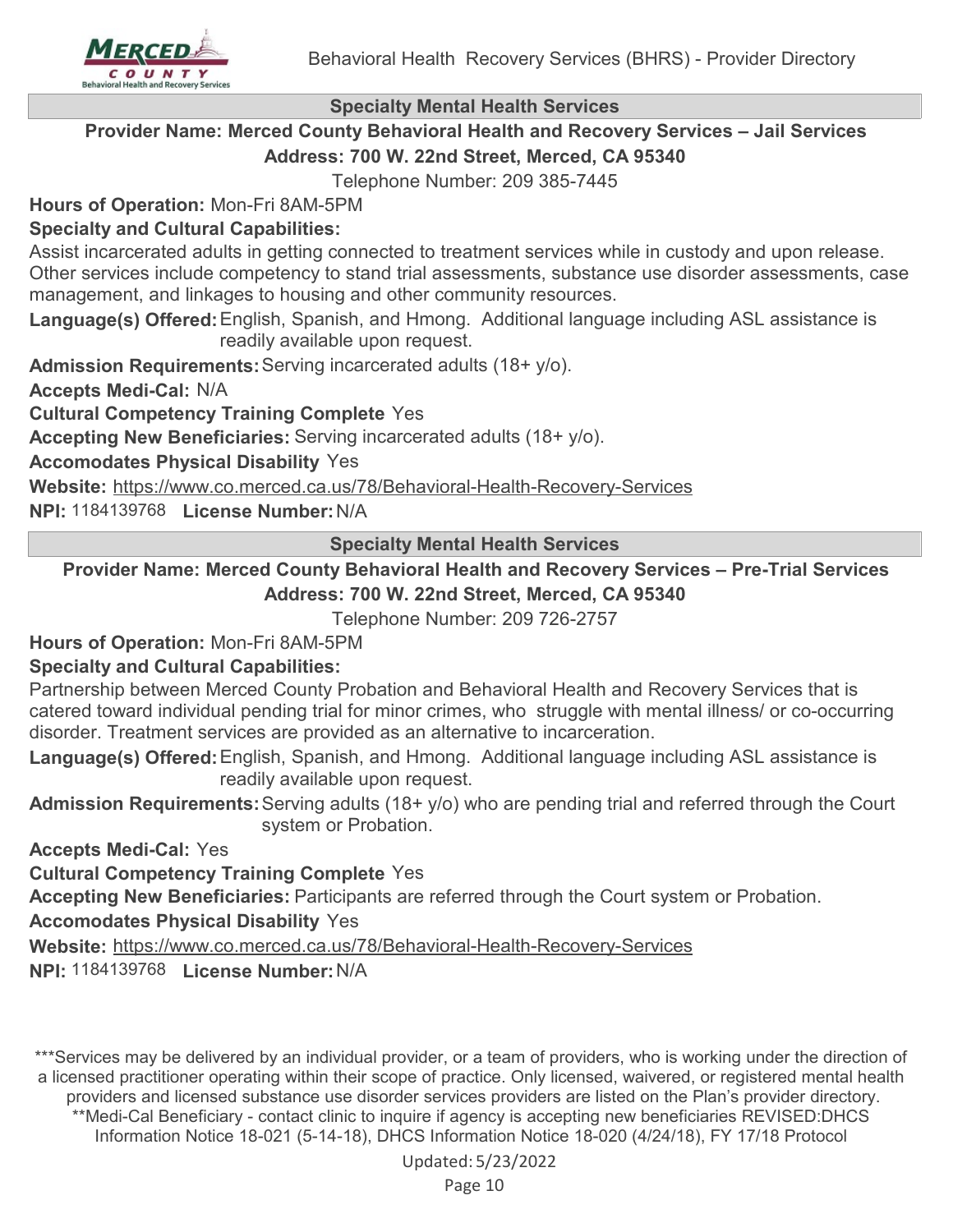

**Provider Name: Merced County Behavioral Health and Recovery Services – Restart Outpatient Program**

**Address: 301 E. 13th Street Merced, CA 95341**

Telephone Number: 209 381-6800

**Hours of Operation:** Mon-Fri 8AM-5PM

## **Specialty and Cultural Capabilities:**

Intensive outpatient services and care coordination to help reduce jail and hospital recidivism, reduce time in custody, and reduce overall justice involvement, by providing culturally responsive outpatient services for clients with behavioral health issues who are justice involved or at risk of justice involvement.

Language(s) Offered: English, Spanish, and Hmong. Additional language including ASL assistance is readily available upon request.

**Admission Requirements:**Serving adults (18+ y/o) who are justice involved or at risk of justice involvement.

**Accepts Medi-Cal:** Yes

**Cultural Competency Training Complete** Si

**Accepting New Beneficiaries:** Yes

**Accomodates Physical Disability** Yes

**Website:** <https://www.co.merced.ca.us/78/Behavioral-Health-Recovery-Services>

**NPI:** 1780705376 **License Number:**N/A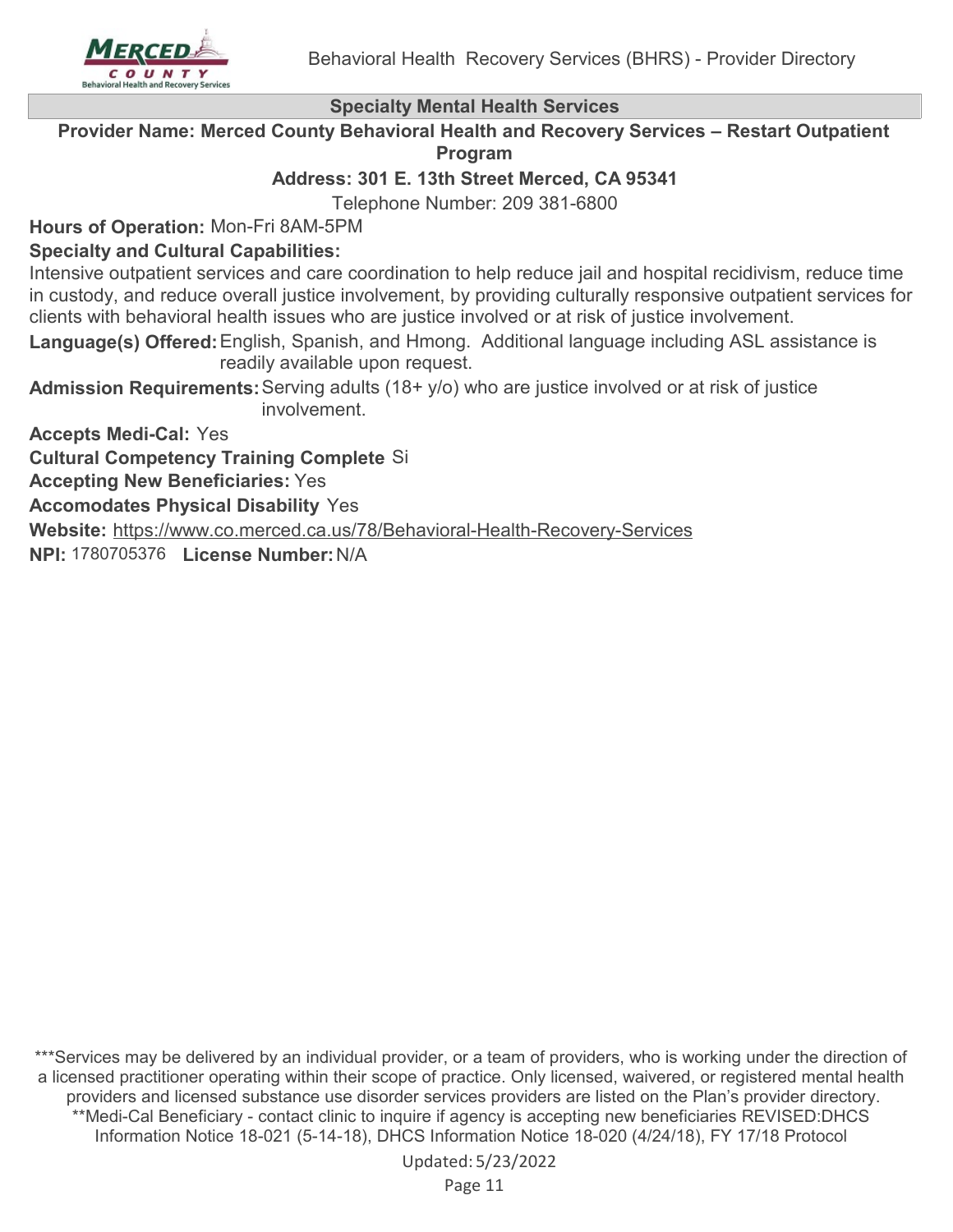

**Provider Name: Merced County Behavioral Health and Recovery Services – Community Co-Response Team.**

**Address: 301 East 13th Street, Merced, CA 95341**

Telephone Number: 209 381-6800

**Hours of Operation:** Monday - Saturday 7am to 7pm.

## **Specialty and Cultural Capabilities:**

Assists in certain 911 calls involving those struggling with mental health issues or experiencing a mental break. CCRT offers mental health assistance, triage, screening, crisis intervention, and referrals. The CCRT services may involve spending additional time with the individual to de-escalate behavioral concerns, concerns that have been verbalized by the individual, while providing support, referrals and linkage to appropriate services in an effort to reduce the need for unnecessary psychiatric hospitalization or additional law enforcement contact.

**Language(s) Offered:** English, Spanish, and Hmong. Additional language including ASL assistance is readily available upon request.

**Admission Requirements:**Serving all ages.

**Accepts Medi-Cal:** N/A

**Cultural Competency Training Complete** Yes

**Accepting New Beneficiaries:** Serving all ages.

**Accomodates Physical Disability** Yes

**Website:** <https://www.co.merced.ca.us/78/Behavioral-Health-Recovery-Services>

**NPI:** 1184139768 **License Number:**N/A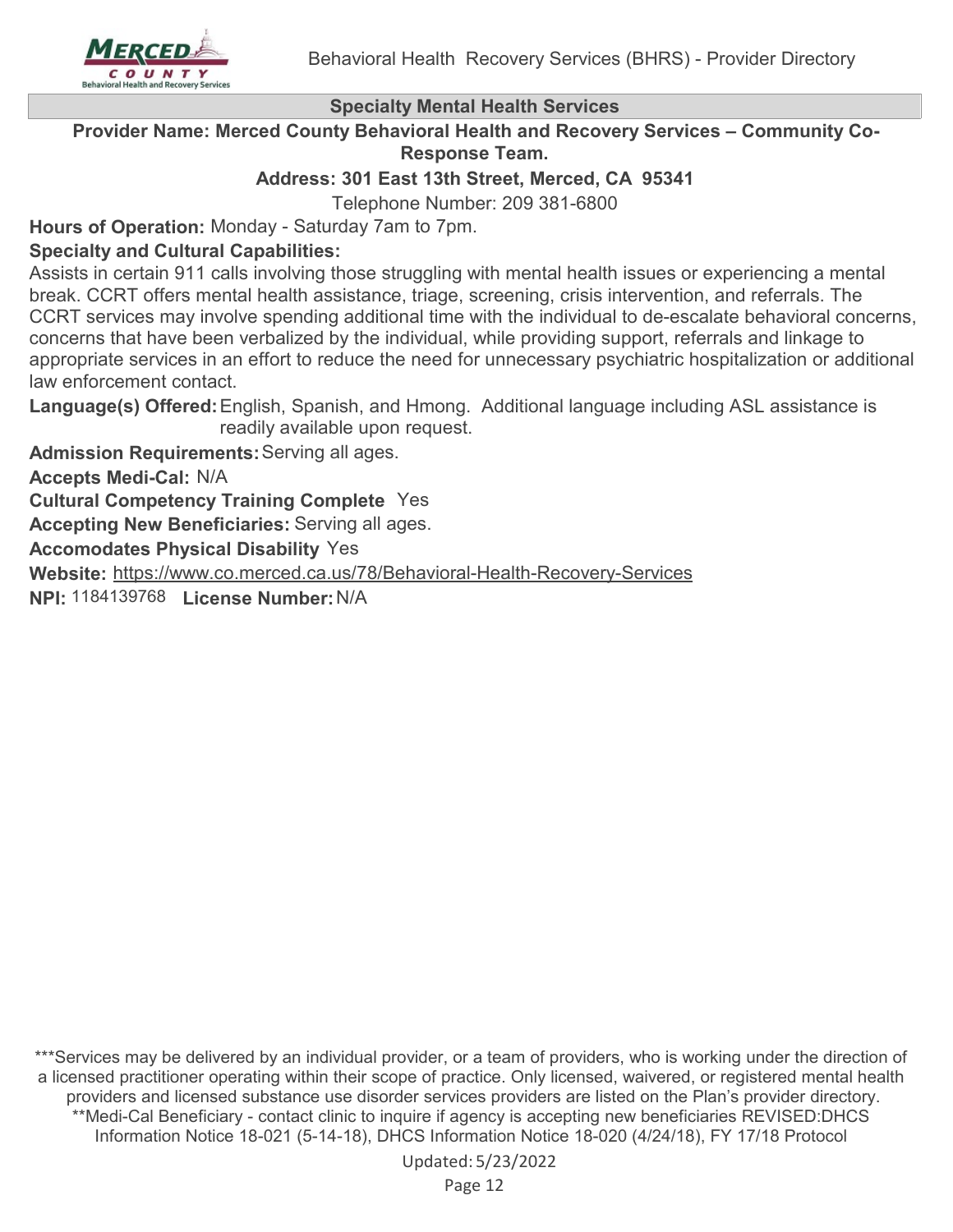

#### **Provider Name: Merced County Behavioral Health and Recovery Services – Merced County Behavioral Health and Recovery Services Juvenile Behavioral Health Court (JBHC). Address: 480 E. 13th Street, Merced, CA 95341**

Telephone Number: 209 381-6800

**Hours of Operation:** Mon-Friday 8am – 5pm

## **Specialty and Cultural Capabilities:**

Assists youth involved in the juvenile justice system who are in need of intensive support, behavioral health services, and supervision to promote well-being and reduce recidivism. Services are provided by a mental health clinician and peer support specialist focusing on increasing education & skill building, linkage to Community Resources, Individualized Treatment Plans, Individual & Group Counseling, Intensive Case Management & Peer Support Services.

Language(s) Offered: English, Spanish, and Hmong. Additional language including ASL assistance is readily available upon request.

**Admission Requirements:**Servicing adolescents (13-21 years).

**Accepts Medi-Cal:** N/A

**Cultural Competency Training Complete** Yes

**Accepting New Beneficiaries:** Servicing adolescents (13-21 years).

## **Accomodates Physical Disability**

**Website:** <https://www.co.merced.ca.us/78/Behavioral-Health-Recovery-Services>

**NPI:** 1184139768 **License Number:**N/A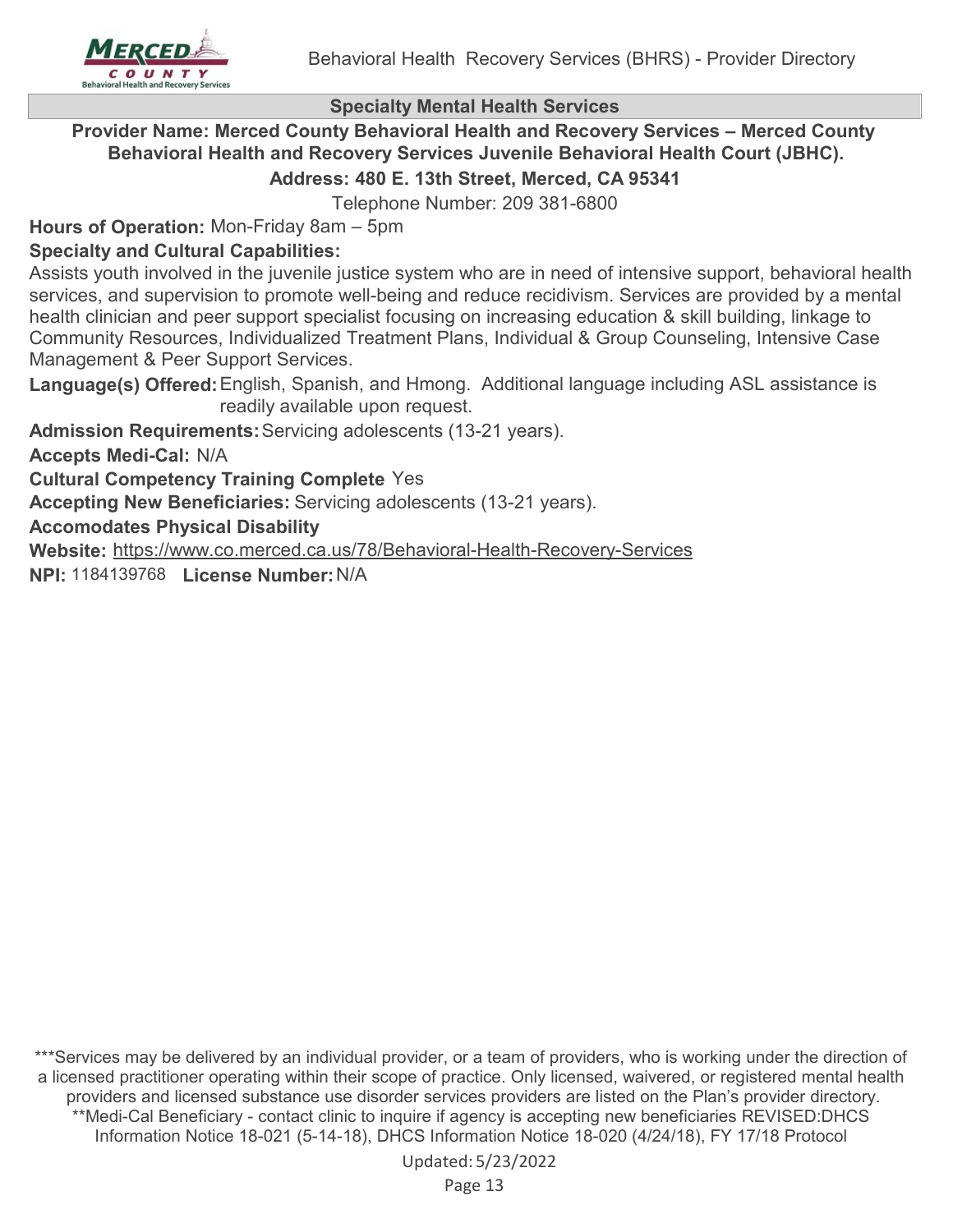

## **Provider Name: Merced County Behavioral Health and Recovery Services – Breaking Barriers Address: 445 I St. Building A, Los Baños, CA 93635**

Telephone Number: 209 710-6044

**Hours of Operation:** Mon-Friday 8AM-5PM

## **Specialty and Cultural Capabilities:**

Provides support to adolescents and adults who have had involvement in the justice system and are working towards reintegrating into society. Services provided include clinical, case management and peer support services to adults & adolescents with mental health/ or substance use disorder. Breaking Barriers program is located on the West Side of Merced County and therefore targets the population on the Westside.

Language(s) Offered: English, Spanish, and Hmong. Additional language including ASL assistance is readily available upon request.

**Admission Requirements:**Serving adolescents and adults.

**Accepts Medi-Cal:** N/A

**Cultural Competency Training Complete** Yes

**Accepting New Beneficiaries:** Serving adolescents and adults.

**Accomodates Physical Disability** Yes

**Website:** <https://www.co.merced.ca.us/78/Behavioral-Health-Recovery-Services>

**NPI:** 1306441050 **License Number:**N/A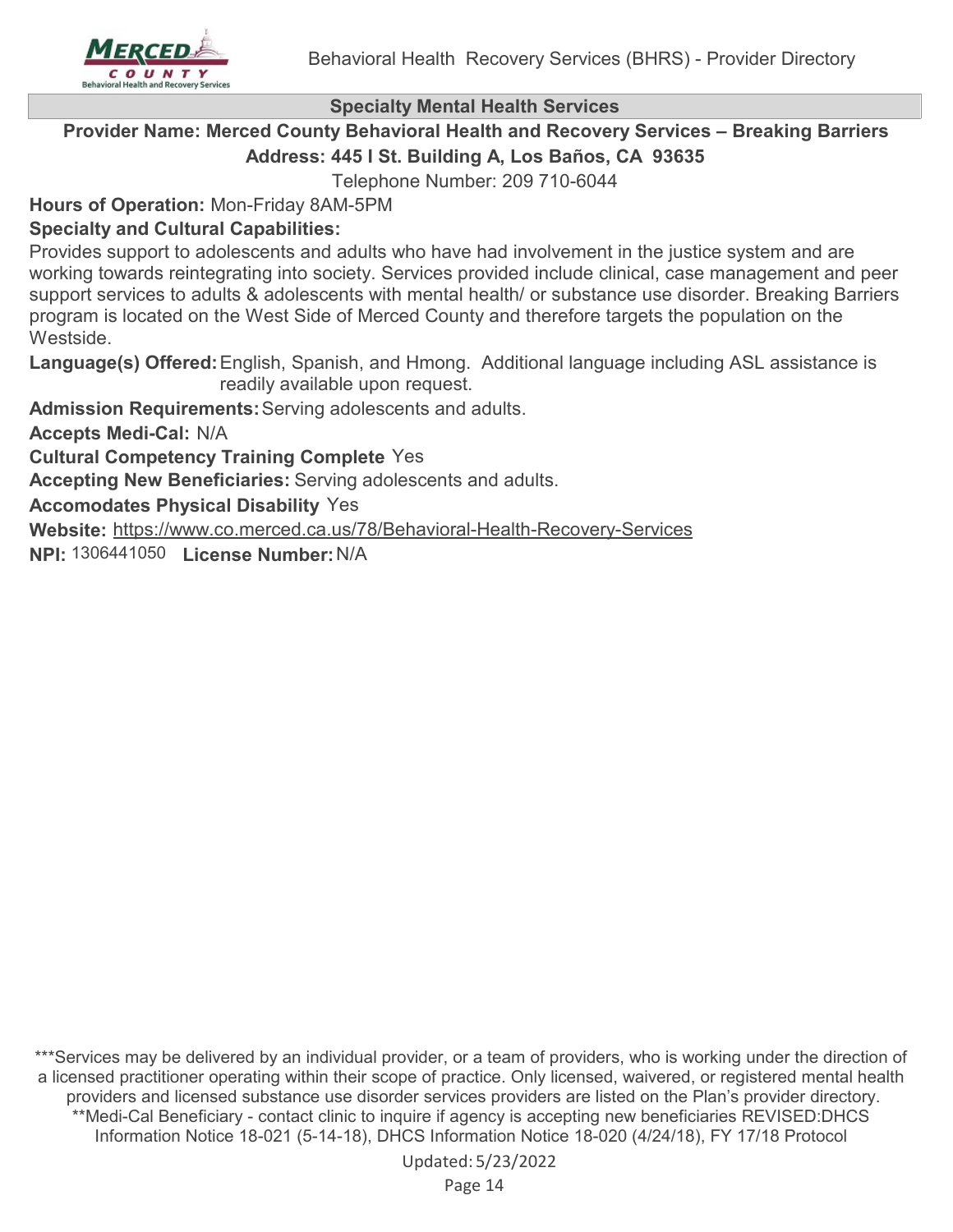

## **Provider Name: Juvenile Justice Correctional Complex Clinical Team Address: 2840 West Sandy Mush Road, Merced CA 95343**

Telephone Number: 209 381-6800

**Hours of Operation:** Mon-Saturday 8AM-7PM

## **Specialty and Cultural Capabilities:**

Individuals who are detained at the Iris Garrett Juvenile Justice Correctional Complex are able to receive treatment and services by a mental health clinician, and mental health worker while they are in custody, and referred to community outpatient program upon release. Services include, individual therapy, groups, substance use disorder screenings and treatment, case management, competency to stand trial, and linkages to other community resources.

Language(s) Offered: English, Spanish, and Hmong. Additional language including ASL assistance is readily available upon request.

**Admission Requirements:**Serving incarcerated adolescents (13-25 years).

**Accepts Medi-Cal:** N/A

**Cultural Competency Training Complete** Yes

**Accepting New Beneficiaries:** Serving incarcerated adolescents (13-25 years).

## **Accomodates Physical Disability** Yes

**Website:** <https://www.co.merced.ca.us/78/Behavioral-Health-Recovery-Services>

**NPI:** 1780705376 **License Number:**N/A

**Specialty Mental Health Services**

**Provider Name: Creative Alternatives**

## **Address: 3195 M Street, Suite D, Merced, CA 95348**

Telephone Number: (209) 723-6030

**Hours of Operation:** Tues/Weds/Thurs: 8AM-5PM

## **Specialty and Cultural Capabilities:**

Assessment, individual counseling, case management, plan development and medication support.

Language(s) Offered: English, Spanish, and Hmong, additional language including ASL, assistance is readily available upon request.

**Admission Requirements:**Serving Foster Care and Probation Youth

**Accepts Medi-Cal:** Yes

**Cultural Competency Training Complete** Yes

**Accepting New Beneficiaries:** Only applies to Foster and Probation Youth, Referral Generated from the Children and Family Teamings

**Accomodates Physical Disability** Yes

**Website:** <http://www.creative-alternatives.org/>

**NPI:** 1720523459 **License Number:**N/A

\*\*\*Services may be delivered by an individual provider, or a team of providers, who is working under the direction of a licensed practitioner operating within their scope of practice. Only licensed, waivered, or registered mental health providers and licensed substance use disorder services providers are listed on the Plan's provider directory.

\*\*Medi-Cal Beneficiary - contact clinic to inquire if agency is accepting new beneficiaries REVISED:DHCS Information Notice 18-021 (5-14-18), DHCS Information Notice 18-020 (4/24/18), FY 17/18 Protocol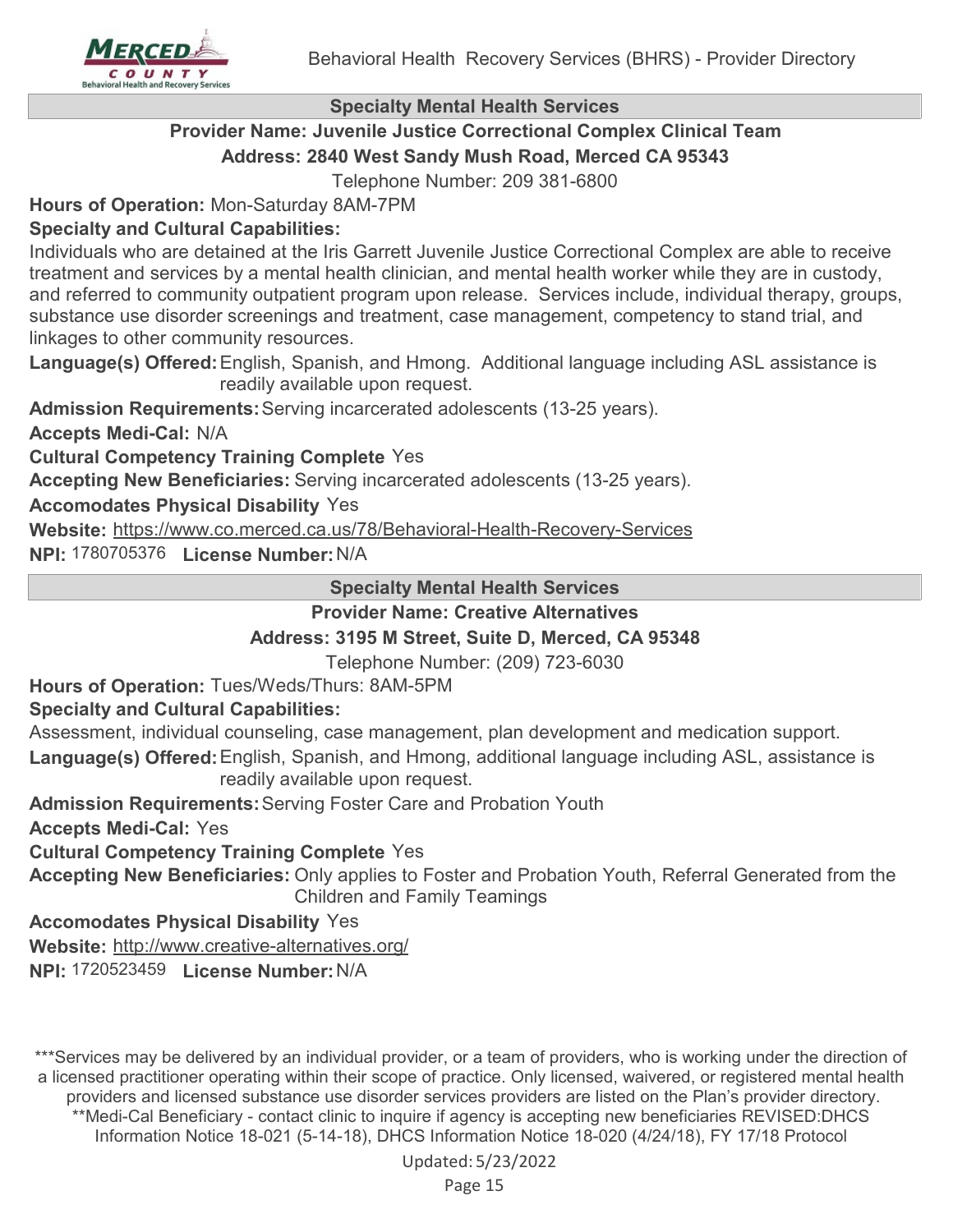

## **Provider Name: Sierra Vista Child and Family Services Address: 642 West Main St. Merced, CA 95340**

Telephone Number: (209) 205-1058

**Hours of Operation:** Mon-Fri: 8AM-5PM

## **Specialty and Cultural Capabilities:**

Assessment, individual/family counseling, case management and plan development

Language(s) Offered: English, Spanish, and Hmong, additional language including ASL, assistance is readily available upon request.

**Admission Requirements:**N/A

**Accepts Medi-Cal:** Yes

**Cultural Competency Training Complete** Yes

**Accepting New Beneficiaries:** \*\*

**Accomodates Physical Disability** Yes

**Website:** <https://www.sierravistacares.org/>

**NPI:** 1578744975 **License Number:**N/A

## **Intensive Case Management**

## **Provider Name: Turning Point C.A.R.E.**

## **Address: 3333 M Street, Merced, CA 95348**

Telephone Number: (209) 723-6559

**Hours of Operation:** Mon-Fri: 8AM-5PM

## **Specialty and Cultural Capabilities:**

Intensive case management, medication support, crisis intervention, transitional housing assistance.

Language(s) Offered: English, Spanish, and Hmong, additional language including ASL, assistance is readily available upon request.

**Admission Requirements:**Serving: 18+ and Older Adults

**Accepts Medi-Cal:** Yes

**Cultural Competency Training Complete** Yes

**Accepting New Beneficiaries:** \*\*

**Accomodates Physical Disability** Yes

**Website:** <https://www.tpcp.org/>

**NPI:** 1619098274 **License Number:**N/A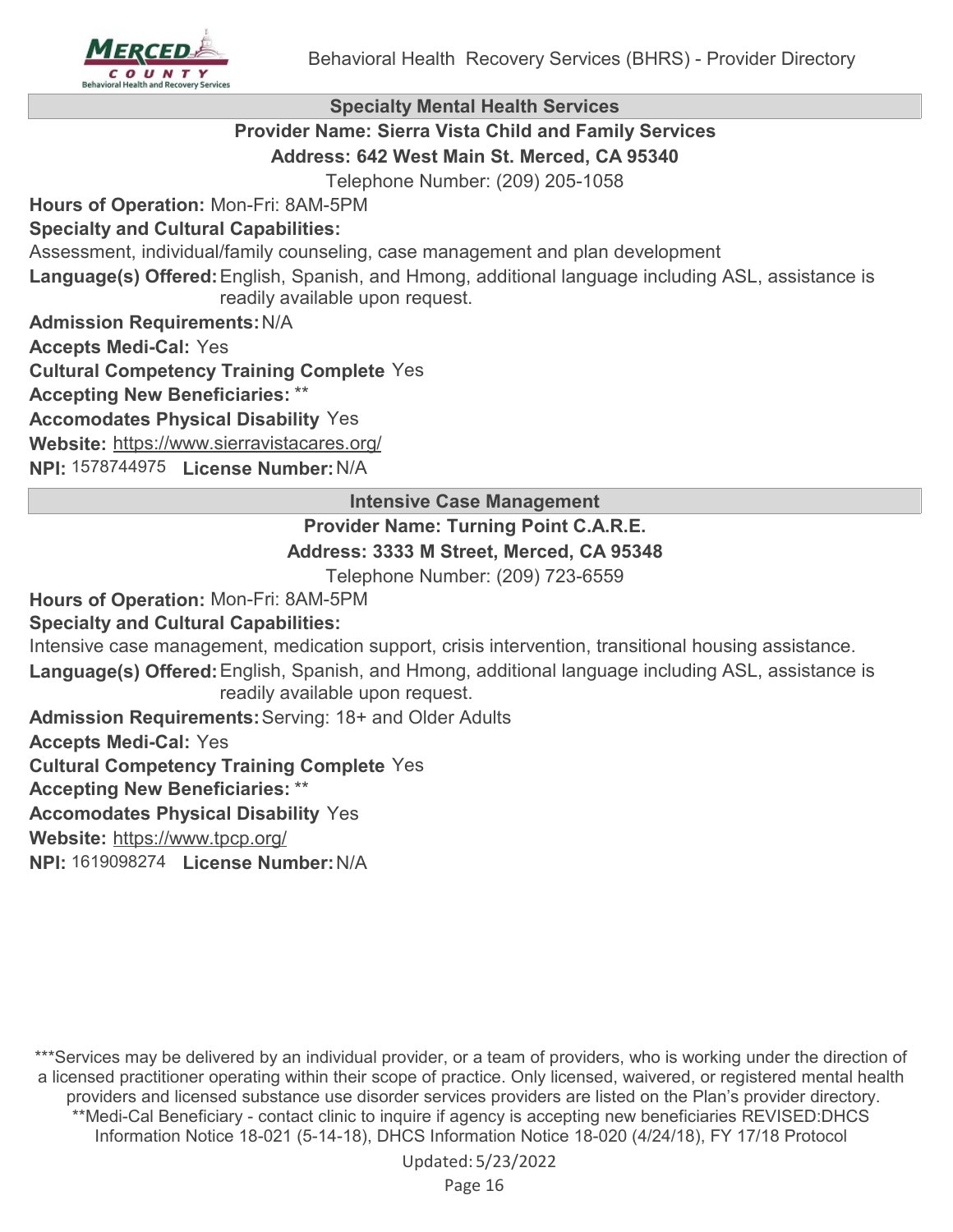

#### **Therapeutic Behavior Services (TBS)**

**Provider Name: AspiraNet**

## **Address: 3360 N Hwy 59 Suite G & K, Merced, CA 95348 & 285 Mercey Springs Road Suite E, Los Banos, CA 93635**

Telephone Number: (209) 726-3090 (Merced Location & Los Banos Location)

**Hours of Operation:** Mon-Fri: 8AM-5PM

## **Specialty and Cultural Capabilities:**

Youth intensive case management, medication support, Therapeutic Behavior Services, In-Home Based Services (IHBS), Intensive Care Coordination (ICC) and Crisis Stabilization Program (CSP)

Language(s) Offered: English, Spanish, and Hmong, additional language including ASL, assistance is readily available upon request.

**Admission Requirements:**Serving 0-18 y/o

**Accepts Medi-Cal:** Yes

**Cultural Competency Training Complete** Yes

**Accepting New Beneficiaries:** Referral basis ONLY

**Accomodates Physical Disability** Yes

**Website:** <https://www.aspiranet.org/>

**NPI:** 1689805756 **License Number:**N/A

**Substance Use Disorder Services**

**Provider Name: The Center**

## **Address: 301 East 13th Street, Merced, CA 95341**

Telephone Number: (209) 381-6880

**Hours of Operation:** Mon/Tues: 8AM-7PM, Weds-Fri: 8AM-5PM

## **Specialty and Cultural Capabilities:**

Provides substance use treatment services. This location provides outpatient and intensive outpatient services as well as pregnant and parenting women services. Intake/Assessment, Education, Individual, Family and Group Counseling, Treatment Planning, Collateral, Discharge Planning, Case Management, Recovery Services

Language(s) Offered: English, Spanish, and Hmong, additional language including ASL, assistance is readily available upon request.

**Admission Requirements:**Serving adults 18+

**Accepts Medi-Cal:** Yes

**Cultural Competency Training Complete** Yes

**Accepting New Beneficiaries:** \*\*

**Accomodates Physical Disability** Yes

**Website:** <https://www.co.merced.ca.us/465/The-Center-Adult-Treatment>

**NPI:** 1073635405 **License Number:**N/A

\*\*\*Services may be delivered by an individual provider, or a team of providers, who is working under the direction of a licensed practitioner operating within their scope of practice. Only licensed, waivered, or registered mental health providers and licensed substance use disorder services providers are listed on the Plan's provider directory. \*\*Medi-Cal Beneficiary - contact clinic to inquire if agency is accepting new beneficiaries REVISED:DHCS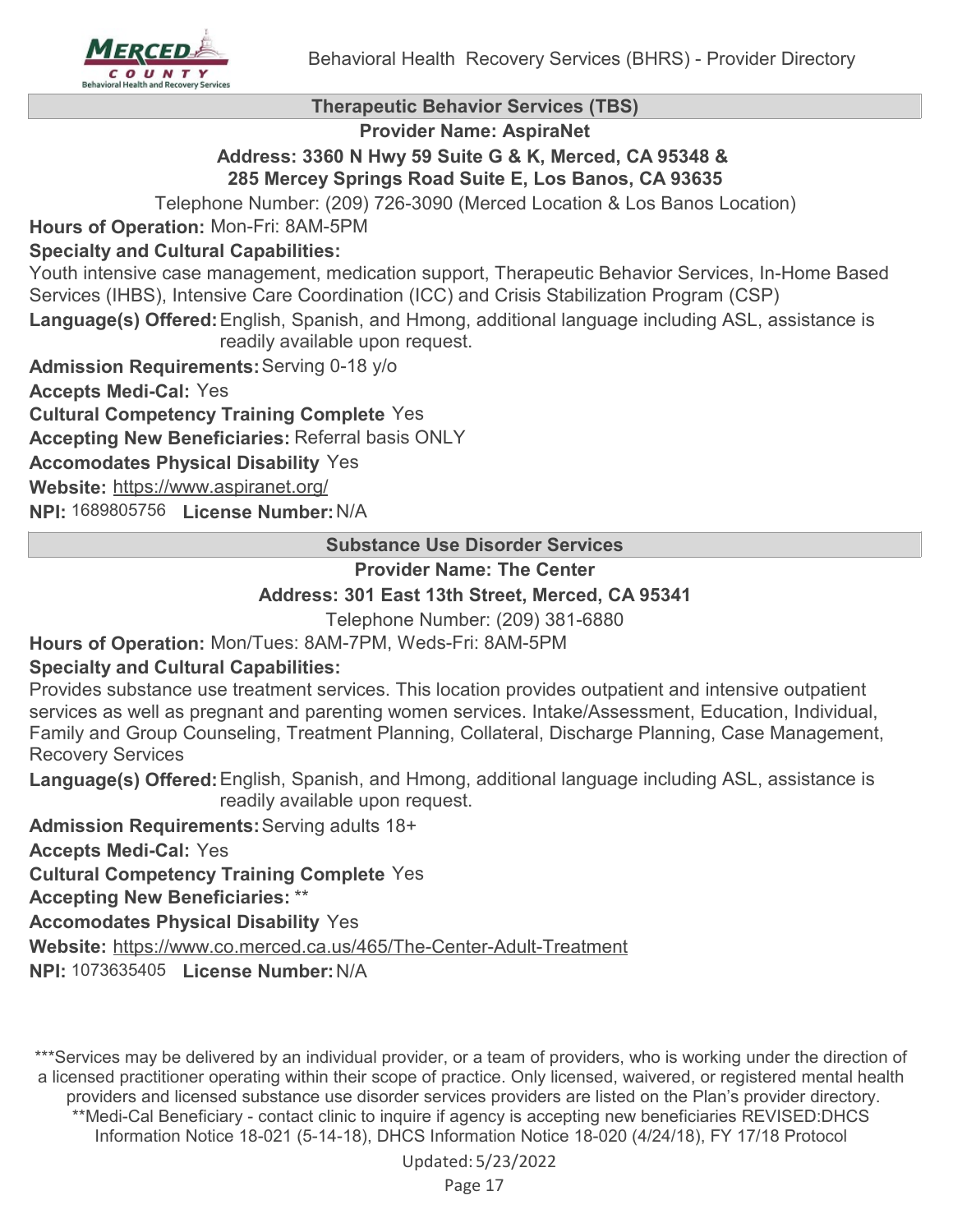

#### **Substance Use Disorder Services**

#### **Provider Name: Recovery Assistance for Teens (R.A.F.T.) Address: 1275 B St, Merced, CA 95341 &**

#### **480 East 13th St, Merced, CA 95341**

Telephone Number: (209) 381-6880

**Hours of Operation:** Mon-Fri: 8AM-5PM

## **Specialty and Cultural Capabilities:**

Provides services substance use treatment services to youth (Serving: 12y/o-17y/o). This location provides outpatient and intensive outpatient services. Intake/Assessment, Education, Individual, Family and Group Counseling, Treatment Planning, Collateral, Discharge Planning, Case Management, Recovery Services Language(s) Offered: English, Spanish, and Hmong, additional language including ASL, assistance is readily available upon request.

**Admission Requirements:**Serving: 12-17 y/o

**Accepts Medi-Cal:** Yes

**Cultural Competency Training Complete** Yes

**Accepting New Beneficiaries:** \*\*

**Accomodates Physical Disability** Yes

**Website:** <https://www.co.merced.ca.us/463/Adolescent-Treatment>

**NPI:** 1740303528 **License Number:**N/A

#### **Substance Use Disorder Services**

#### **Provider Name: Los Banos Clinic**

## **Address: 40 West G Street, Suites A-E, Los Banos, CA 93635**

Telephone Number: (209) 710-6100

**Hours of Operation:** Mon-Fri: 8 a.m. – 5 p.m

## **Specialty and Cultural Capabilities:**

This location provides outpatient and intensive outpatient services. Intake/Assessment, Education, Individual, Family and Group Counseling, Treatment Planning, Collateral, Discharge Planning, Case Management, Recovery Services

Language(s) Offered: English, Spanish, and Hmong, additional language including ASL, assistance is readily available upon request.

**Admission Requirements:**Provides substance use treatment services to youth 12-17 y/o and adults 18+. **Accepts Medi-Cal:** Yes

**Cultural Competency Training Complete** Yes

**Accepting New Beneficiaries:** \*\*

**Accomodates Physical Disability** Yes

**Website:** <https://www.co.merced.ca.us/78/Behavioral-Health-and-Recovery-Services>

**NPI:** 1265738124 **License Number:**N/A

\*\*\*Services may be delivered by an individual provider, or a team of providers, who is working under the direction of a licensed practitioner operating within their scope of practice. Only licensed, waivered, or registered mental health providers and licensed substance use disorder services providers are listed on the Plan's provider directory. \*\*Medi-Cal Beneficiary - contact clinic to inquire if agency is accepting new beneficiaries REVISED:DHCS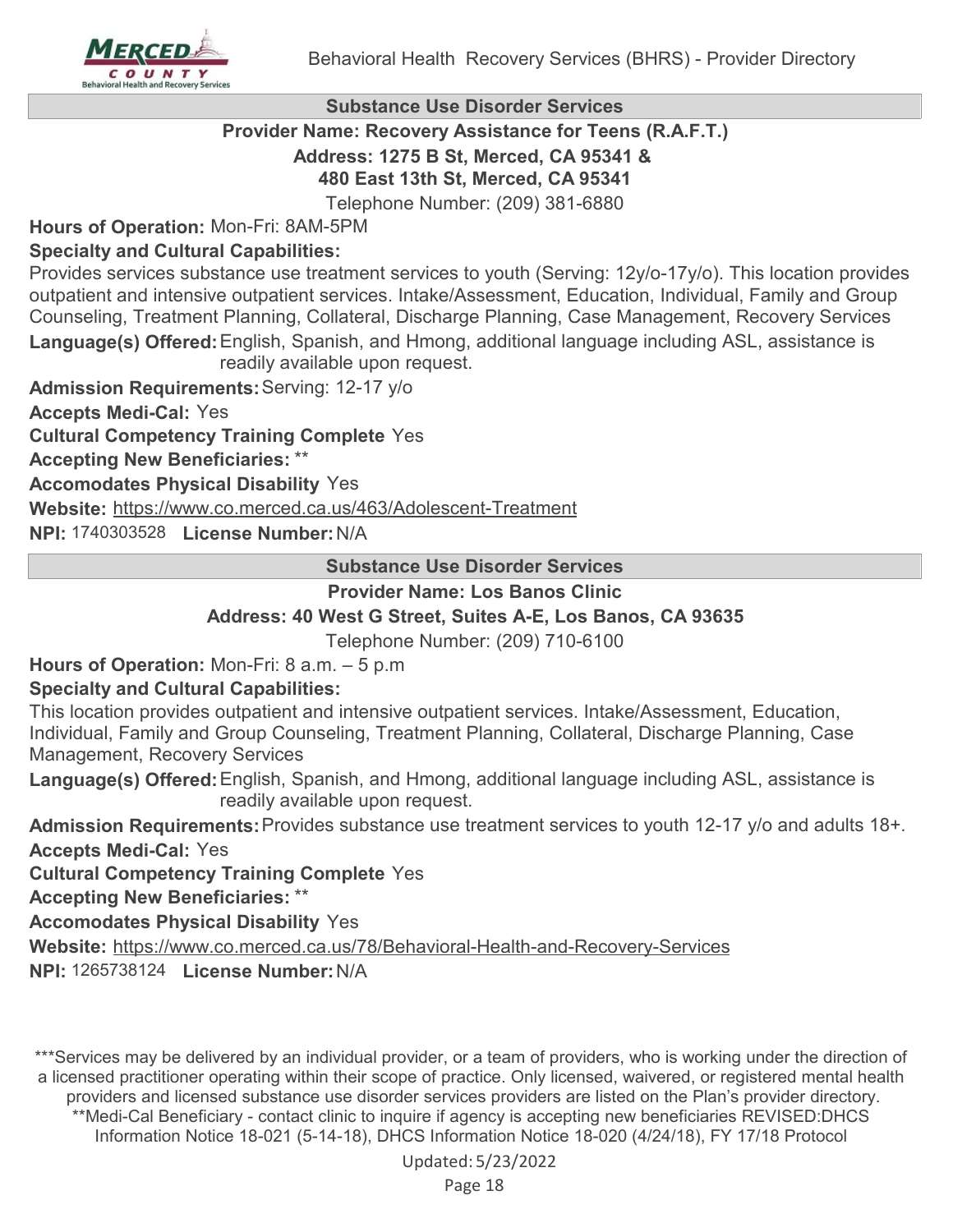#### **Substance Use Disorder Services**

## **Provider Name: Northside Counseling – Livingston Clinic Address: 1471 B Street, Suites L-O, Livingston, CA 95334**

Telephone Number: (209) 394-4032

**Hours of Operation:** Tue-Wed: 8AM-5PM

## **Specialty and Cultural Capabilities:**

 This location provides outpatient and intensive outpatient services. Intake/Assessment, Education, Individual, Family and Group Counseling, Treatment Planning, Collateral, Discharge Planning, Case Management, Recovery Services

Language(s) Offered: English, Spanish, and Hmong, additional language including ASL, assistance is readily available upon request.

**Admission Requirements:**Provides substance use treatment services to youth 12-17 y/o and adults 18+. **Accepts Medi-Cal:** Yes

**Cultural Competency Training Complete** Yes

**Accepting New Beneficiaries:** \*\*

**Accomodates Physical Disability** Yes

**Website:** <https://www.co.merced.ca.us/78/Behavioral-Health-and-Recovery-Services>

**NPI:** 1548638190 **License Number:**N/A

**Substance Use Disorder – Inpatient Residential Services (Adult-Women)**

## **Provider Name: Tranquility Village**

## **Address: 559 Mendocino Court, Atwater, CA 95301**

Telephone Number: (209) 357-5200

**Hours of Operation:** Mon-Fri: 8AM-5PM (Administrative Office)

## **Specialty and Cultural Capabilities:**

Tranquility Village is a 3.1 ASAM Designated residential Substance Use Disorders treatment program that provides client services 24/7 for women and women/children ages 0 to 5, and a Drug Medi-Cal service provider for pregnant and postpartum women. A woman may come to the program office or make an appointment herself without a referral for an initial assessment and if a bed is available the client will be offered same-day services

Language(s) Offered: English, Spanish, and Hmong, additional language including ASL, assistance is readily available upon request.

**Admission Requirements:**Priority admission given to pregnant/postpartum women, and IV drug users **Accepts Medi-Cal:** Yes

**Cultural Competency Training Complete** Yes

**Accepting New Beneficiaries:** \*\*

**Accomodates Physical Disability** Yes

**Website:** <http://www.csmainc.org/>

**NPI:** 1578881595 **License Number:**240001EN

\*\*\*Services may be delivered by an individual provider, or a team of providers, who is working under the direction of a licensed practitioner operating within their scope of practice. Only licensed, waivered, or registered mental health providers and licensed substance use disorder services providers are listed on the Plan's provider directory. \*\*Medi-Cal Beneficiary - contact clinic to inquire if agency is accepting new beneficiaries REVISED:DHCS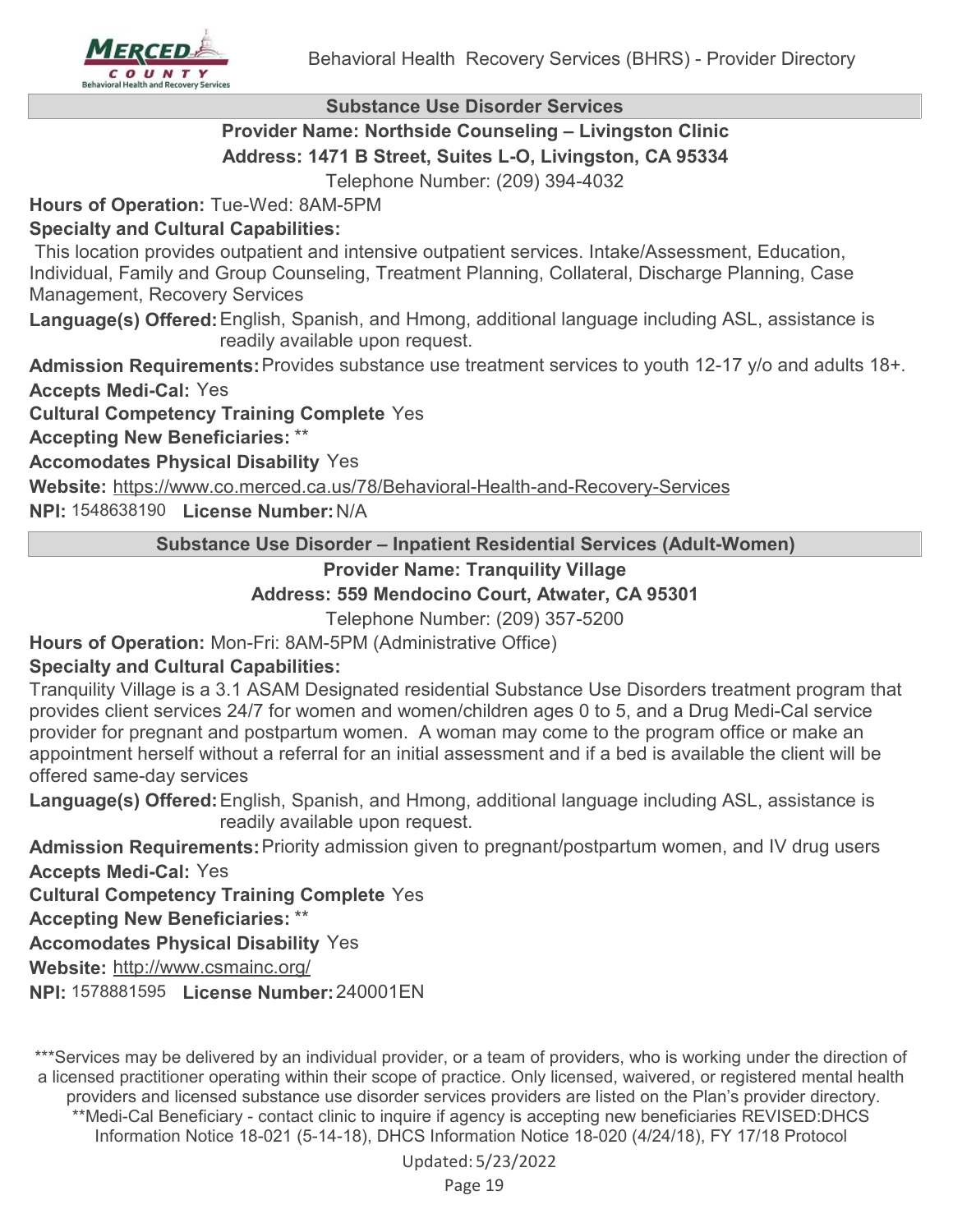

## **Substance Use Disorder – Inpatient Residential Services (Adult- Men)**

#### **Provider Name: Hobie House**

#### **Address: 1301 Yosemite Pkwy, Merced, CA 95340**

Telephone Number: (209) 722-6335

**Hours of Operation:** Mon-Fri: 8AM-5PM (Administrative Office)

#### **Specialty and Cultural Capabilities:**

Hobie House is a 3.1 ASAM Designated residential Substance Use Disorders treatment program that provides client services 24/7.

Language(s) Offered: English, Spanish, and Hmong, additional language including ASL, assistance is readily available upon request.

**Admission Requirements:**Serving: men ages 18+.

**Accepts Medi-Cal:** Yes

**Cultural Competency Training Complete** Yes

**Accepting New Beneficiaries:** \*\*

**Accomodates Physical Disability** Yes

**Website:** <http://www.csmainc.org/>

**NPI:** 1861820029 **License Number:**240001BN

#### **Substance Use Disorder – Narcotic Treatment Program**

## **Provider Name: Aegis Treatment Centers**

## **Address: 1343 West Main Street, Suite A-B, Merced, CA 95340**

Telephone Number: (209) 725-1060

**Hours of Operation:** Mon-Fri: 5AM - 1:30PM Sat-Sun: 6AM - 9AM Holidays: 6AM - 9AM

## **Specialty and Cultural Capabilities:**

Narcotic Treatment Program, Methadone Detox and Maintenance, Individual and Group Counseling Language(s) Offered: English, Spanish, and Hmong, additional language including ASL, assistance is readily available upon request.

**Admission Requirements:**Serving: Adults 18+ and Older Adults

**Accepts Medi-Cal:** Yes

**Cultural Competency Training Complete** Yes

#### **Accepting New Beneficiaries:** \*\*

## **Accomodates Physical Disability** Yes

**Website:** <https://pinnacletreatment.com/location/california/merced/aegis-treatment-centers-merced/>

**NPI:** 1104982495 **License Number:**N/A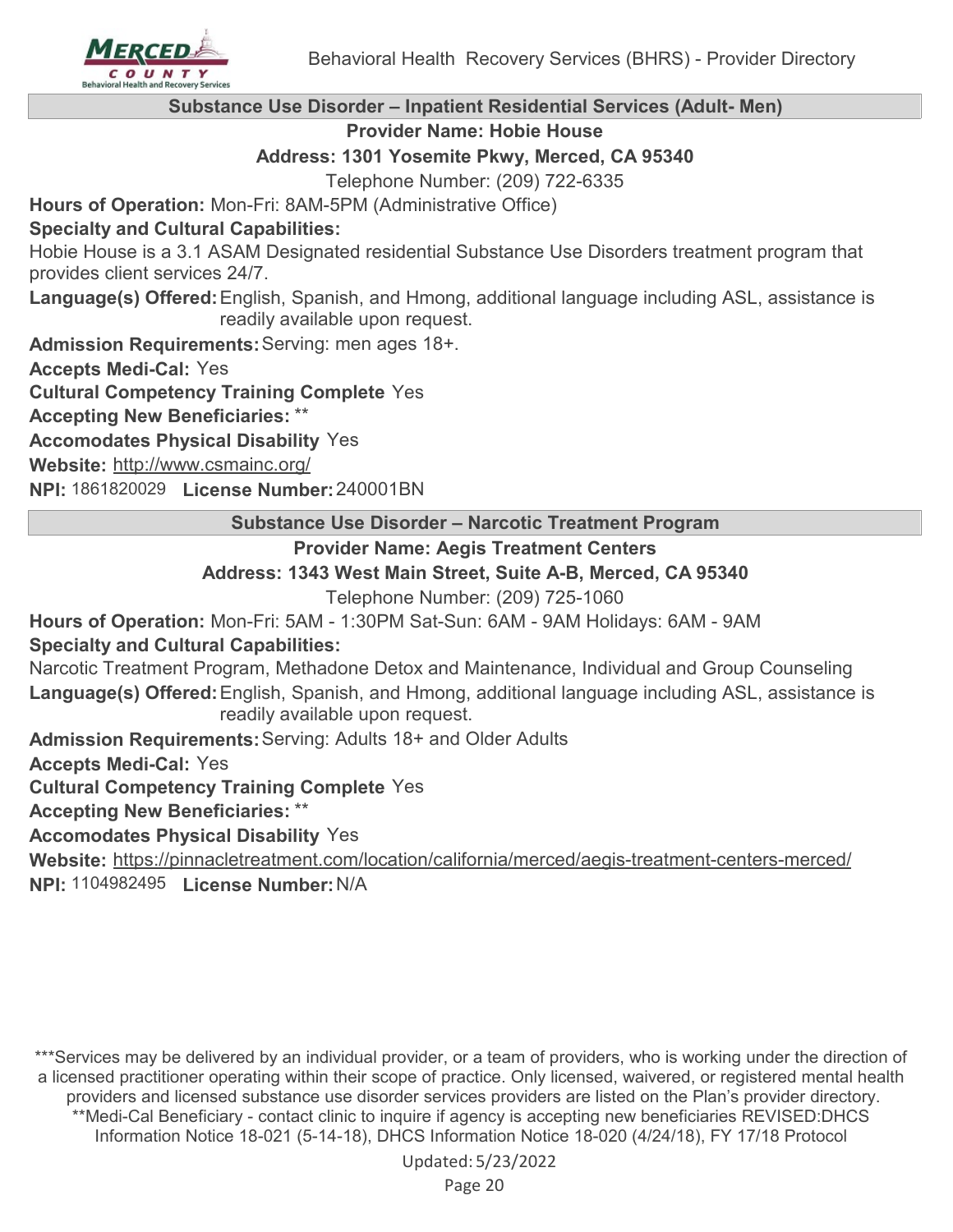

#### **SUD- Pregnant and Parenting Women Treatment Services**

**Provider Name: BHRS The Center: Perinatal Outpatient**

**Address: 301 East 13th Street Merced, CA 95341**

Telephone Number: (209) 381-6850

**Hours of Operation:** Mon/Tues: 8AM-7PM; Wed-Fri: 8AM-5PM

## **Specialty and Cultural Capabilities:**

This location provides outpatient and intensive outpatient services for pregnant and parenting women. Intake/Assessment, Education, Individual, Family and Group Counseling, Treatment Planning, Collateral, Discharge Planning, Case Management, Recovery Services

Language(s) Offered: English, Spanish, Hmong, Additional language(s), including ASL, assistance is readily available upon request.

**Admission Requirements:**Provides substance use treatment services to adults 18+.

**Accepts Medi-Cal:** Yes

**Cultural Competency Training Complete** Yes

**Accepting New Beneficiaries:** Yes

**Accomodates Physical Disability** Yes

**Website:** <https://www.co.merced.ca.us/469/Perinatal-Recovery-Program>

**NPI:** N/A **License Number:**N/A

#### **SUD- Pregnant and Parenting Women Treatment Services**

## **Provider Name: Tranquility Village – Perinatal Residential**

#### **Address: 559 Mendocino Court, Atwater, CA 95301**

Telephone Number: (209) 357-5200

**Specialty and Cultural Capabilities: Hours of Operation:** Monday-Friday: 8AM-5PM (Administrative Office)

Tranquility Village is a 3.1 ASAM Designated residential Substance Use Disorders treatment program that provides client services 24/7 for women and women with children ages 0 to 5, and a Drug Medi-Cal service provider for pregnant and postpartum women. A woman may come to the program office or make an appointment herself without a referral for an initial assessment and if a bed is available, the client will be offered same-day services.

Language(s) Offered: English, Spanish, Hmong, Additional language(s), including ASL, assistance is readily available upon request.

**Admission Requirements:**Priority admission given to pregnant/postpartum women, and IV drug users. **Accepts Medi-Cal:** Yes

**Cultural Competency Training Complete** Yes

**Accepting New Beneficiaries:** \*\*

**Accomodates Physical Disability** Yes

**Website:** <http://www.csmainc.org/>

**NPI:** 1578881595 **License Number:**240001EN

\*\*\*Services may be delivered by an individual provider, or a team of providers, who is working under the direction of a licensed practitioner operating within their scope of practice. Only licensed, waivered, or registered mental health providers and licensed substance use disorder services providers are listed on the Plan's provider directory. \*\*Medi-Cal Beneficiary - contact clinic to inquire if agency is accepting new beneficiaries REVISED:DHCS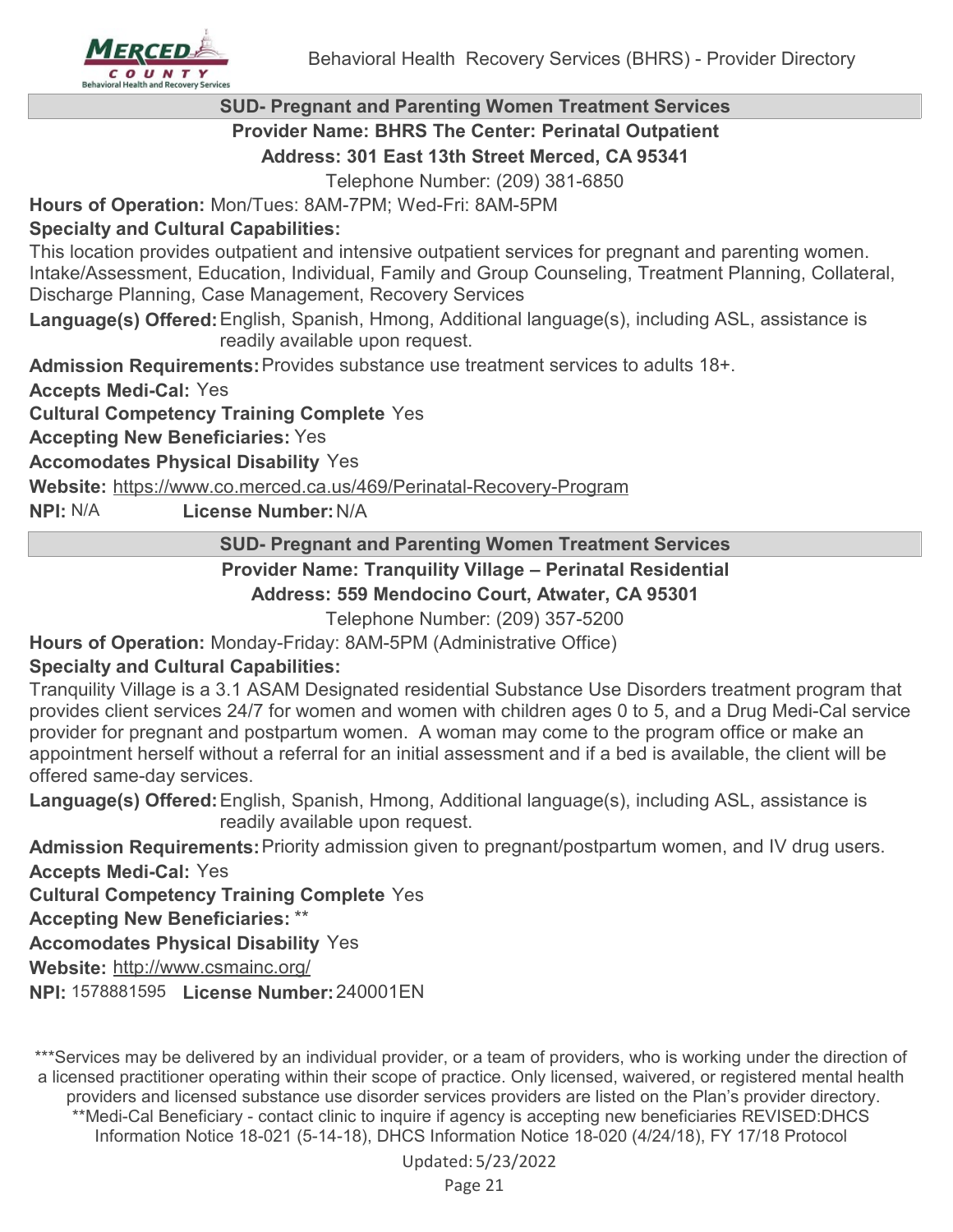

**Cultural Specific Services**

**Provider Name: Merced Lao Family Community, Inc.-South East Asian Community Advocacy Program (SEACAP)**

**Address: 1748 Miles Court, Suite B, Merced, CA 95348**

Telephone Number: (209) 384-7384

**Hours of Operation:** Mon-Fri: 8AM – 5PM

**Specialty and Cultural Capabilities:**

Behavioral Health Services, Individual and Family Counseling, Hmong Youth Cultural Group.

Language(s) Offered: English, Hmong, Mein, Lao

**Admission Requirements:**Youth, TAY (16-25 y/o), Adult and Older Adult

**Accepts Medi-Cal:** Yes

**Cultural Competency Training Complete** Yes

**Accepting New Beneficiaries:** \*\*

**Accomodates Physical Disability** Yes

**Website:** <http://www.laofamilymerced.org/>

**NPI:** 1790987287 **License Number:**N/A

**Veteran Services**

## **Provider Name: Merced County Veteran Services Address: 3376 North Highway 59, Suite D, Merced, CA 95348**

Telephone Number: (209) 385-7588

**Hours of Operation:** Mon-Fri: 8AM – 5PM

**Specialty and Cultural Capabilities:**

Veteran Benefit Services, MH Provider available for Veterans receiving CalWORKs benefits

Language(s) Offered: English, Spanish, and Hmong, additional language including ASL, assistance is readily available upon request.

**Admission Requirements:**N/A

**Accepts Medi-Cal:** N/A

**Cultural Competency Training Complete** Yes

**Accepting New Beneficiaries:** Must schedule an appointment

**Accomodates Physical Disability** Yes

**Website:** <https://www.co.merced.ca.us/460/Veterans>

**NPI:** N/A **License Number:**N/A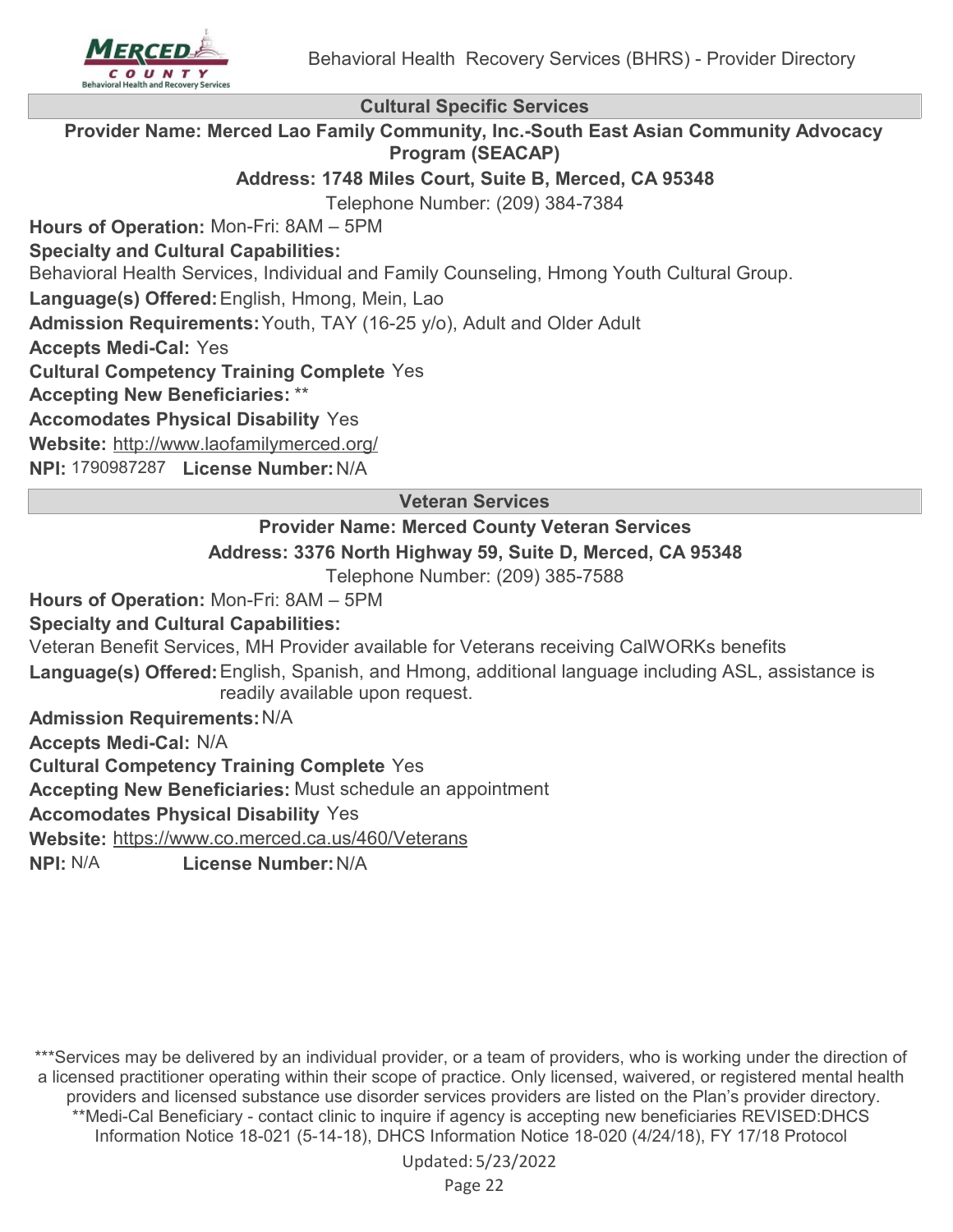

#### **PROVIDER DIRECTORY STATEMENT:**

An electronic version of the Provider Directory, with an entire staff listing of all current providers within the network can be found on the Merced County Website: https://www.co.merced.ca.us/ \*\*To request a printed copy of the network staff listed within the Provider Directory, please request this at the front desk of any BHRS Clinic location.\*\*

## **LANGUAGE ASSISTANCE**

ATTENTION: If you speak another language, language assistance services, free of charge, are available to you. Call 1-209-381-6800 (TTY:1-866-293-1818).

ATTENTION: Auxiliary aids and services, including but not limited to large print documents and alternative formats, are available to you free of charge upon request. Call 1-209-381-6800 (TTY:1-866-293- 1818).

## **Español (Spanish)**

ATENCIÓN: Si habla español, tiene a su disposición servicios gratuitos de asistencia lingüística. Llame al 1-209-381-6800 (TTY:1-866-293-1818).

## **Tiếng Việt (Vietnamese)**

CHÚ Ý: Nếu bạn nói Tiếng Việt, có các dịch vụ hỗ trợ ngôn ngữ miễn phí dành cho bạn. Gọi số 1-209- 381-6800 (TTY:1-866-293-1818).

#### **Tagalog (Tagalog ̶Filipino)**

PAUNAWA: Kung nagsasalita ka ng Tagalog, maaari kang gumamit ng mga serbisyo ng tulong sa wika nang walang bayad. Tumawag sa 1-209-381-6800 (TTY:1-866-293-1818).

## **한국어 (Korean)**

주의: 한국어를 사용하시는 경우, 언어 지원 서비스를 무료로 이용하실 수 있습니다. 1-209-381-6800 (TTY:1-866-293-1818). 번으로 전화해 주십시오.

## 繁體中文**(Chinese)**

注意:如果您使用繁體中文,您可以免費獲得語言援助服務。請致電 1-209-381-6800 (TTY:1-866-293- 1818).

## **Հայերեն (Armenian)**

ՈՒՇԱԴՐՈՒԹՅՈՒՆ՝ Եթե խոսում եք հայերեն, ապա ձեզ անվճար կարող են տրամադրվել լեզվական աջակցության ծառայություններ: Զանգահարեք 1-209-381-6800 (TTY:1-866-293-1818).